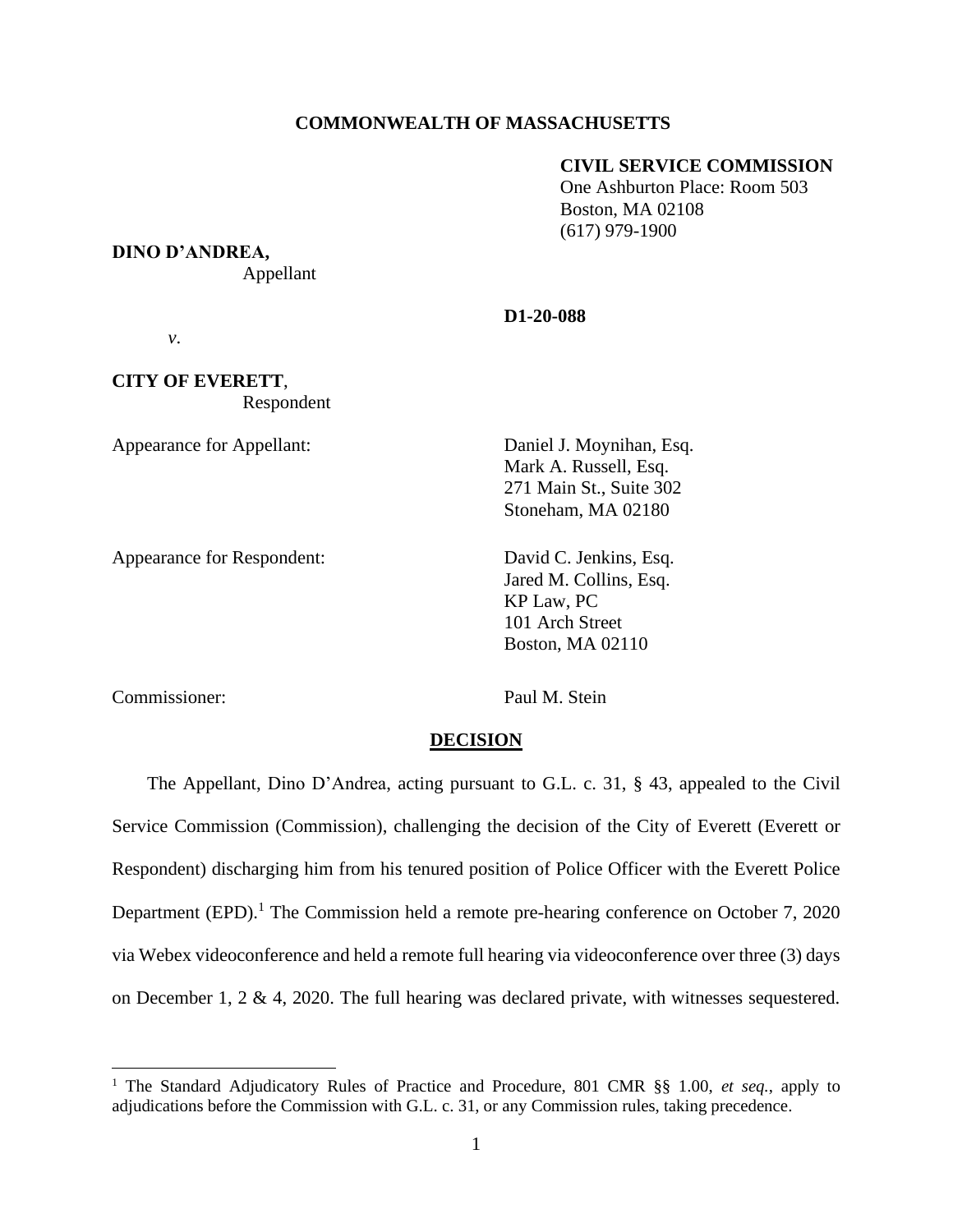The remote evidentiary hearings were recorded and a link to the recordings was provided to the parties.<sup>2</sup> Thirty-seven (37) exhibits were received in evidence at the hearing (*Joint Exhs. 1, 2A through 2C, 3A through 3D, 4 through 25; Appellant's Exhs. 1 through 3, 5, 7 through 12; Respondent's Exhs. 1 through 3*). Three (3) documents were marked for Identification

(*Appellant's Exhs.5ID, 6ID & 13ID*). The Commission received Proposed Decisions from the

parties on February 9, 2021. For the reasons stated herein, the Appellant's appeal is denied.

# **FINDINGS OF FACT**

Based on the exhibits entered into evidence and the testimony of the following witnesses:

# *Called by Respondent:*

- Steven Mazzie, EPD Police Chief
- William Fox, EPD Police Sergeant
- **Jermaine Bellard, EPD Police Officer**
- Thomas Parsons, EPD Police Officer
- Hayli Hill, EPD Police Officer
- Ms. D, Everett resident

# *Called by the Appellant:*

- Dino D'Andrea, Appellant
- **Demetri O'Malley, EPD Captain**
- Patty Couto, EPD Matron
- Darryl Doe, Malden resident

and taking administrative notice of all matters filed in the case, pertinent law and inferences from

the credible evidence, I find the facts stated below are established by a preponderance of the

evidence.

1. The Appellant, Dino D'Andrea, is a life-long resident of Everett, where he currently owns

a home and lives with his younger sister. He holds a bachelor's degree in criminal justice which

he received from Northeastern University in 2010. (*App*.*Exh.3; Testimony of Appellant*)

 $2$  If there is a judicial appeal of this decision, the plaintiff in the judicial appeal is obligated to use the Webex recordings to provide an accurate transcript, satisfactory to the court, to the extent that he/she wishes to challenge the decision as unsupported by the substantial evidence, arbitrary and capricious, or an abuse of discretion.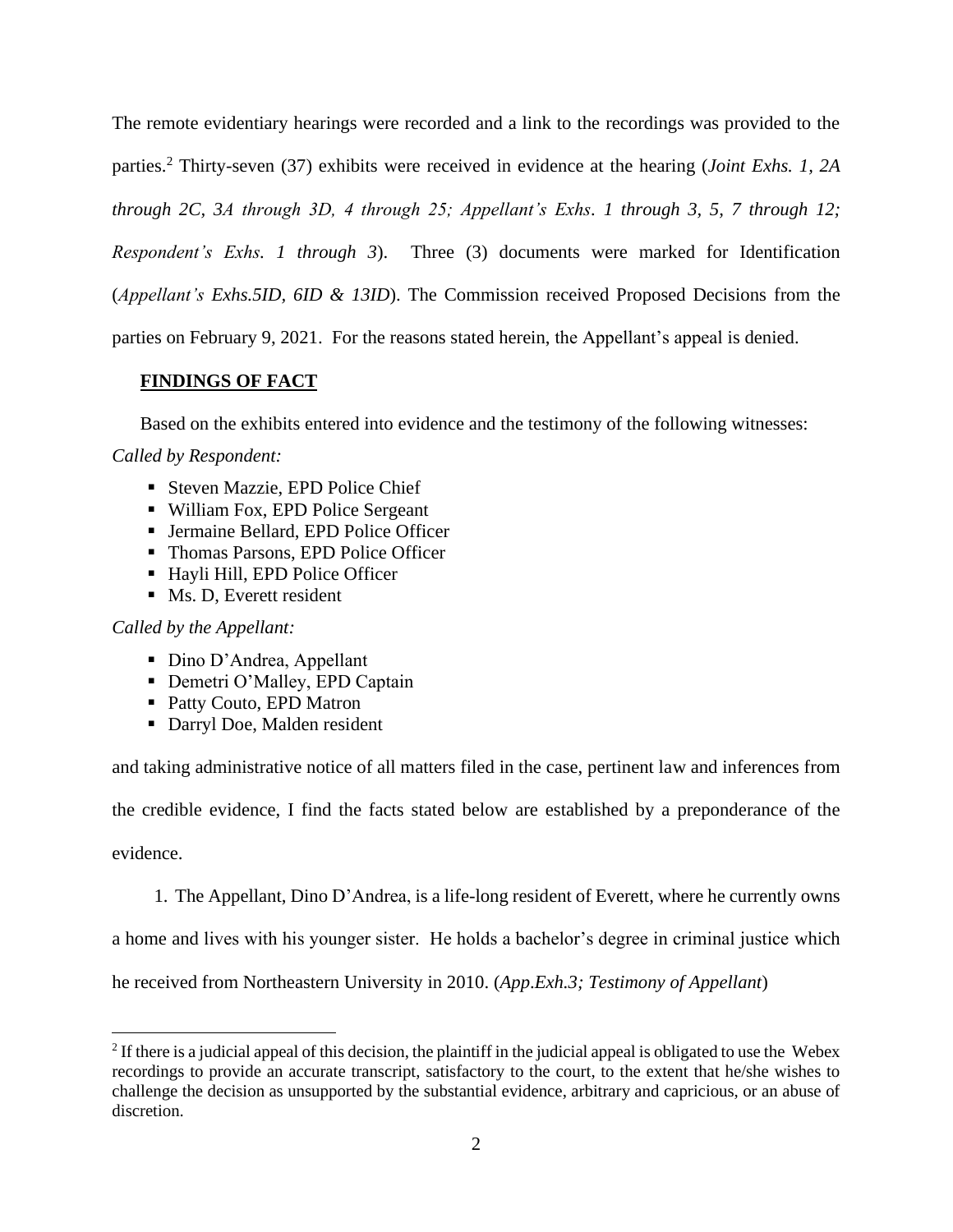2. In June 2011, Mr. D'Andrea was appointed to the position of a full-time, permanent EPD Police Officer. He served in that position until he was terminated, effective June 1, 2020. Officer D'Andrea's productivity (citations, etc.) consistently ranked him among the top ten (10) percent of more than one hundred sworn EPD police officers. (*Exh.3; Testimony of Appellant & Mazzie*)

3. During his tenure with the EPD, Officer D'Andrea was a member of the EPD police officers' union, Local 94 of the New England Police Benevolent Association (NEBA or Union) and was covered by the terms of a collective bargaining agreement (CBA) made between the Union and Everett. (*Resp.Exh.3; Testimony of Appellant*)

4. Steven Mazzie has been the EPD Chief of Police since 2003, having come up the ranks, beginning as an EPD Patrol Officer in 1992. (*Testimony of Mazzie*)

5. Prior to the Fall of 2019, Chief Mazzie had issued Officer D'Andrea one written reprimand and counseled Officer D'Andrea about his performance on several occasions. Specifically, he was counseled on more than one occasion for driving in his cruiser while talking on a cell phone and with his seat back reclined; for parking in the restricted space between two disabled persons' parking spaces, rendering them unusable; and reprimanded for failing to wear the required uniform while on detail. He was also provided informal counseling by his immediate supervisor in the form of "guidance and direction to be making good decisions about work habits and responsibilities." (*Resp.Exh.3;Testimony of Mazzie & O'Malley*)

6. In 2015, Officer D'Andrea began a dating relationship with Ms. A, whom he had known since high school. She and her teenage son lived with Ms. A's mother [Ms. D]. Ms. A has worked for the Everett City Solicitor for about ten (10) years and had access to confidential information about other Everett employees, including Officer D'Andrea. (*Testimony of Appellant, Ms. D & Mazzie*)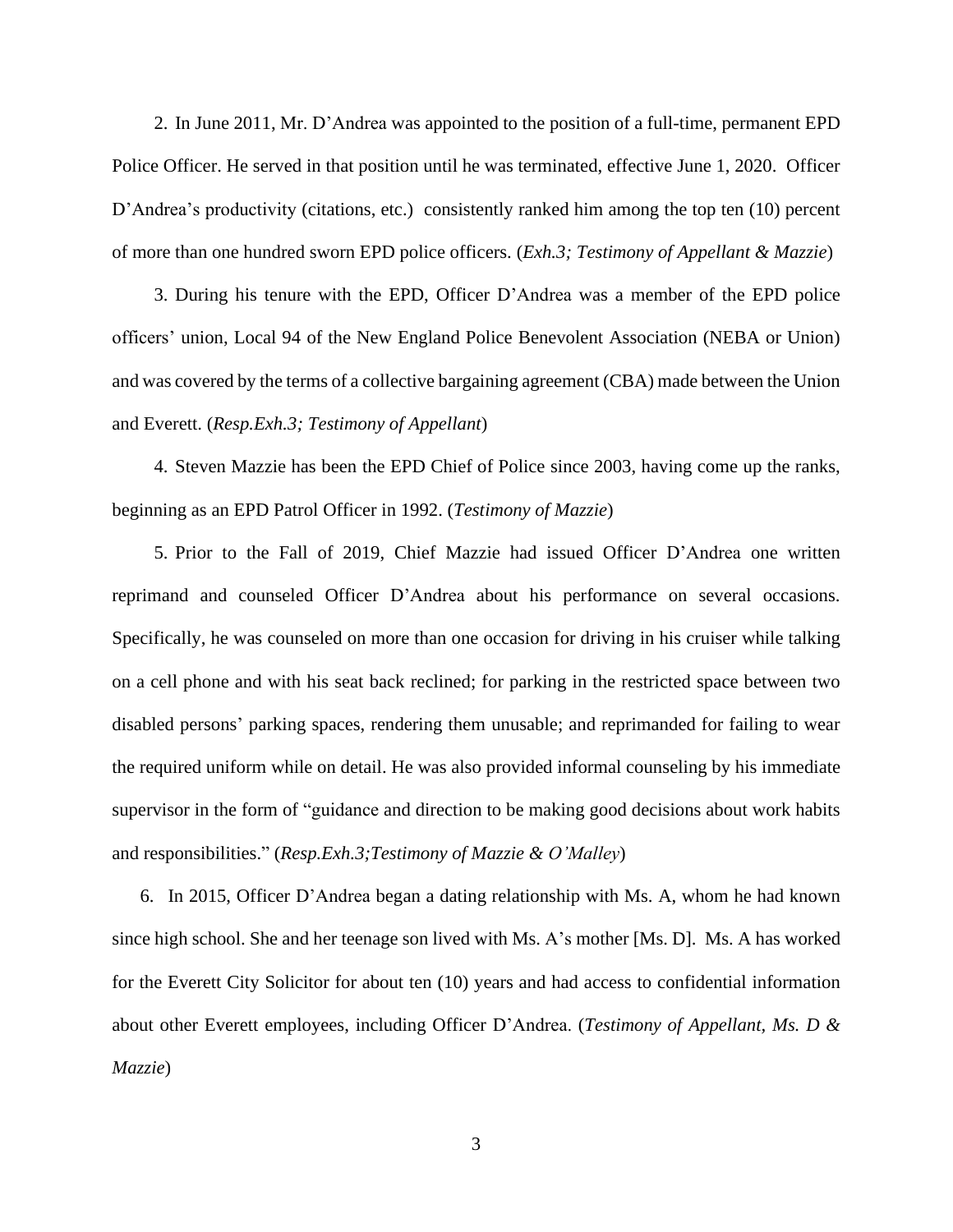7. At some point in 2018, the relationship between Officer D'Andrea and Ms. A became acrimonious. Officer D'Andrea tried to end the relationship twice that year over issues of Ms. A's allegedly violent behavior toward him (one of which he documented) but they eventually resumed the relationship on each occasion. (*App.Exh.12; Testimony of Appellant & Ms. D*)

8. In August 2019, after Ms. A and Officer D'Andrea had a verbal altercation, Officer D'Andrea reached out to a superior officer, Capt. O'Malley, with an urgent request to see him. They arranged to meet at the EPD command center in the Encore Resort Casino, where Capt. O'Malley was then on duty. Officer D'Andrea described the argument he just had with Ms. A, stating that she had said she would get him fired if he ever stopped dating her. Capt. O'Malley informed Officer D'Andrea that there wasn't anything that the EPD could do about that comment but, if she did actually ever make a complaint, it would certainly be investigated thoroughly. Capt. O'Malley advised Officer D'Andrea that the best way to prevent Ms. A from making any credible complaints against him was to stay away from Ms. A. (*Testimony of Appellant & O'Malley*)

9. If it was not generally known before August 2019, it was clearly known to the EPD command staff by then that Officer D'Andrea was involved in an acrimonious personal relationship which Chief Massie and Capt. O'Malley described as "tumultuous" and "toxic". (*Testimony of Mazzie & O'Malley*) 3

### The Last Chance Agreement

10. In or about August or September 2019, Officer D'Andrea began to stay at home, spending time sitting in his cruiser when he was scheduled to be on patrol duty. (*Testimony of Appellant; Mazzie and O'Malley*)

<sup>&</sup>lt;sup>3</sup> The Appellant faults Capt. O'Malley and the EPD command staff for failing to recommend that he seek professional help and did not offer him the opportunity to participate in the EPD's Employee Assistance Program (EAP), as the EPD had done for other officers who struggled with domestic issues. I address this point later in the Decision.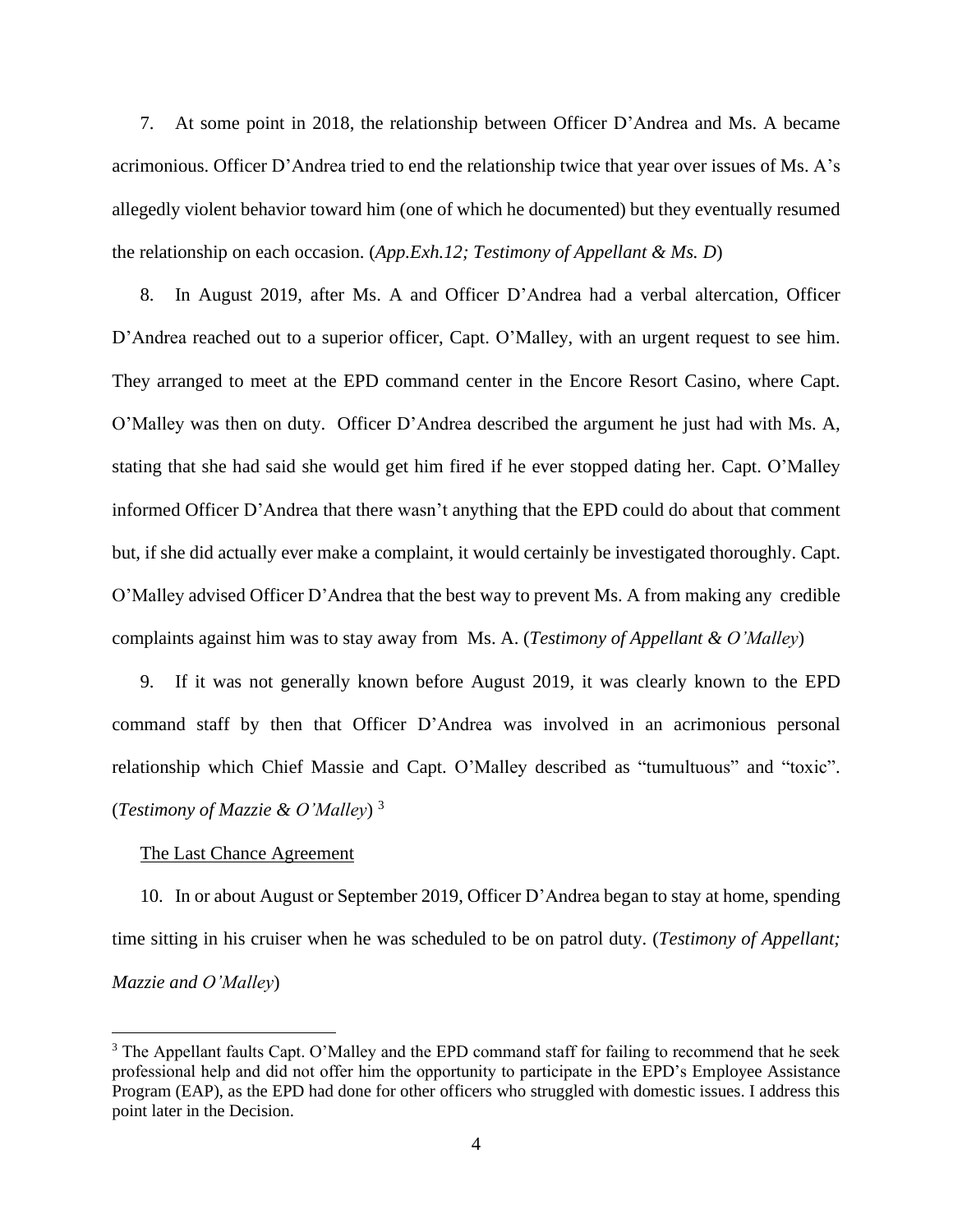11. Officer D'Andrea had been avoiding Ms. A, but they were in contact via text messages in which he wrote that he could not continue a relationship with her due to what he labeled "lies" and threats against his job. In one text exchange, Ms. A wrote: "I cannot live without you", "I made empty threats", and "I'm not going to hurt you anymore", to which Officer D'Andrea responded: "I've heard that too many times. You've hurt me more than anyone should be hurt and it's continuous." (*App.Exh.1; Testimony of Appellant*)

12. On September 19, 2019, an (unidentified) citizen reported that an EPD police officer seemed to be spending large amounts of time at his residence when he seemed to be on-duty, because the police cruiser was there and the individual was in uniform. The EPD identified the officer to be Officer D'Andrea and conducted a three-week drive-by and video surveillance of his home. As a result of this investigation, the EPD determined that Officer D'Andrea had spent more than fifty-five hours at home during that period when he should have been on duty, which is more than half of his scheduled duty hours as a patrol officer. (*Resp.Exh.3; App.Exh.10; Joint Exh.24; Testimony of Appellant, Mazzie & O'Malley*)

13. Officer D'Andrea's absence from duty was especially "disappointing" to Chief Mazzie because Officer D'Andrea worked the "5 sector [of Everett] where thousands of people [were] visiting [the] city weekly due to the recently opened Encore Resort . . . ." (*Resp.Exh.3*)

14. In November 2019, Chief Mazzie initially suspended Officer D'Andrea for four tours of duty (equivalent to one week of duty) and initiated negotiations with the Union over further disciplinary action. Ultimately, Chief Mazzie agreed to offer Officer D'Andrea a Last Chance Agreement (LCA) in lieu of pursuing further disciplinary proceedings. (*Testimony of Appellant, Mazzie & Bellard*)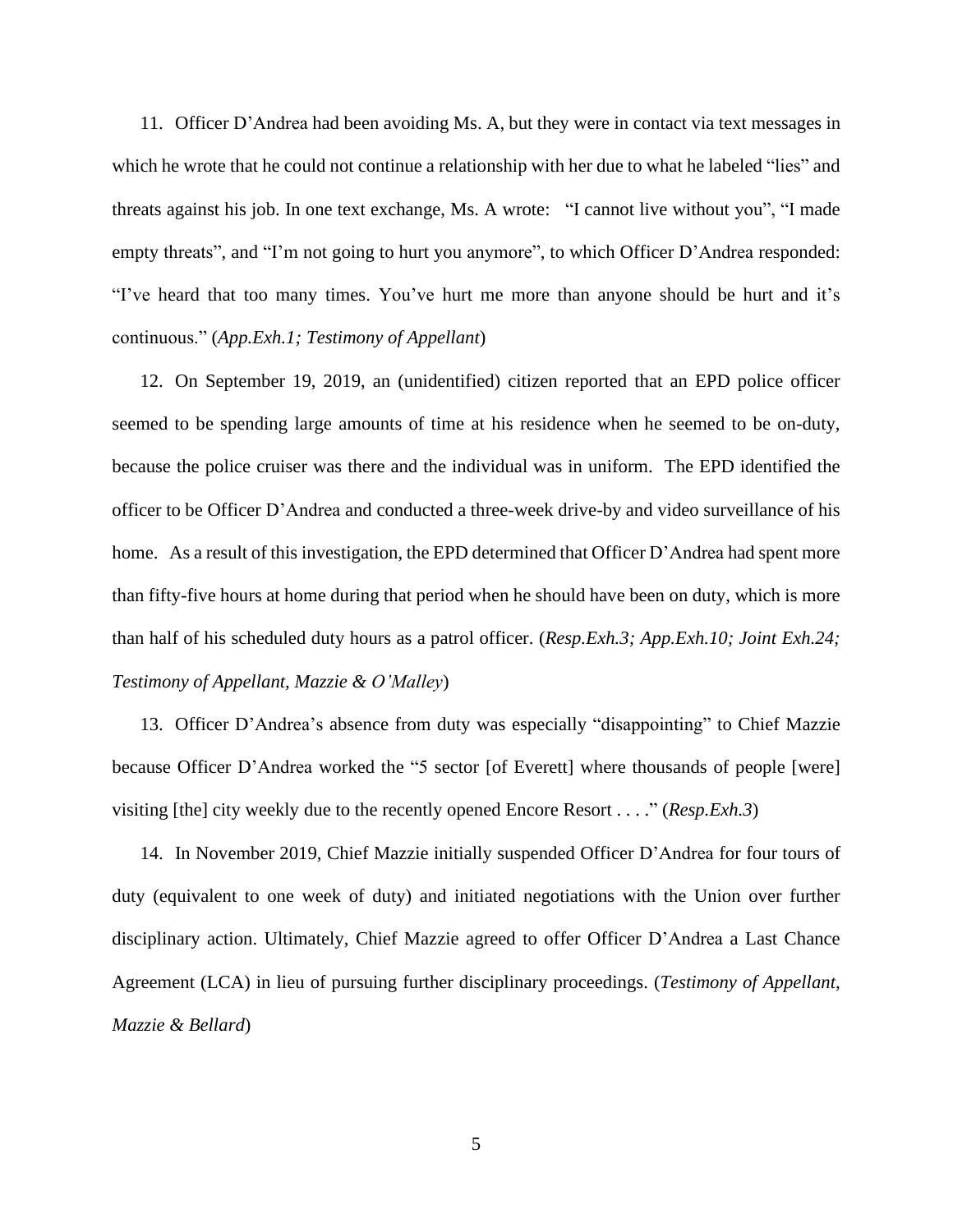15. On January 6, 2020, Chief Mazzie met with Officer D'Andrea, his Union President and two other union representatives. Chief Mazzie presented them with a three-page LCA which he reviewed verbatim with all those at the meeting. After review of the document, and on advice of his union representatives, Officer D'Andrea accepted the terms of the LCA and he signed the agreement that day, as did the Union President on behalf of the union and Chief Mazzie on behalf of the City of Everett. (*Resp.Exh.3; Testimony of Appellant, Mazzie & Bellard*)

16. The LCA provided that Officer D'Andrea would serve an additional suspension of sixteen (16) tours of duty without pay (for a total suspension of twenty (20) tours, including the four (4) tours already served) and would work an additional six (6) tours of duty unpaid as punishment duty to be determined by his group operations commander. (*Resp.Ext.3*).

17. The LCA, after reciting Officer D'Andrea's suspension for staying at home while on duty as well as his written reprimand for working a detail in the wrong uniform, and setting forth the agreed further discipline noted above, provided:

4. NEPBA, Local 94 and D D'Andrea (sic) agree to waive any and all rights they have or may have to file a grievance or to arbitrate the subject concerning D'Andrea's (sic) suspension as a result of this disciplinary action.

4.(sic). The terms and conditions or subject matter of the Agreement are not grievable or arbitrable except to enforce the terms of this Agreement.

5. This Agreement, the subject matter, and/or the terms hereunder shall not be used to set precedence or act as past practice or policy between the City of Everett and NEPBA, Local 94.

6. It is important for "D'Dandrea"(sic) to understand through this agreement that, if, at any time in the future, during the course of the performance of his duties as an Everett Police Officer he is involved in any further incidents involving unacceptable judgement; unacceptable conduct or conduct unbecoming a Police Officer, there will be scheduled a Chapter 31, Section 41 termination hearing, utilizing "D'Andrea's" overall history as noted herein.

7. At any such hearing, the police chief would recommend the termination of "D'Andrea's" employment based on the above and "D'Andrea's" overall record. "D'Andrea" should further understand that if he is involved, (sic)n an off-duty basis with unacceptable judgement; unacceptable conduct; and/or conduct unbecoming a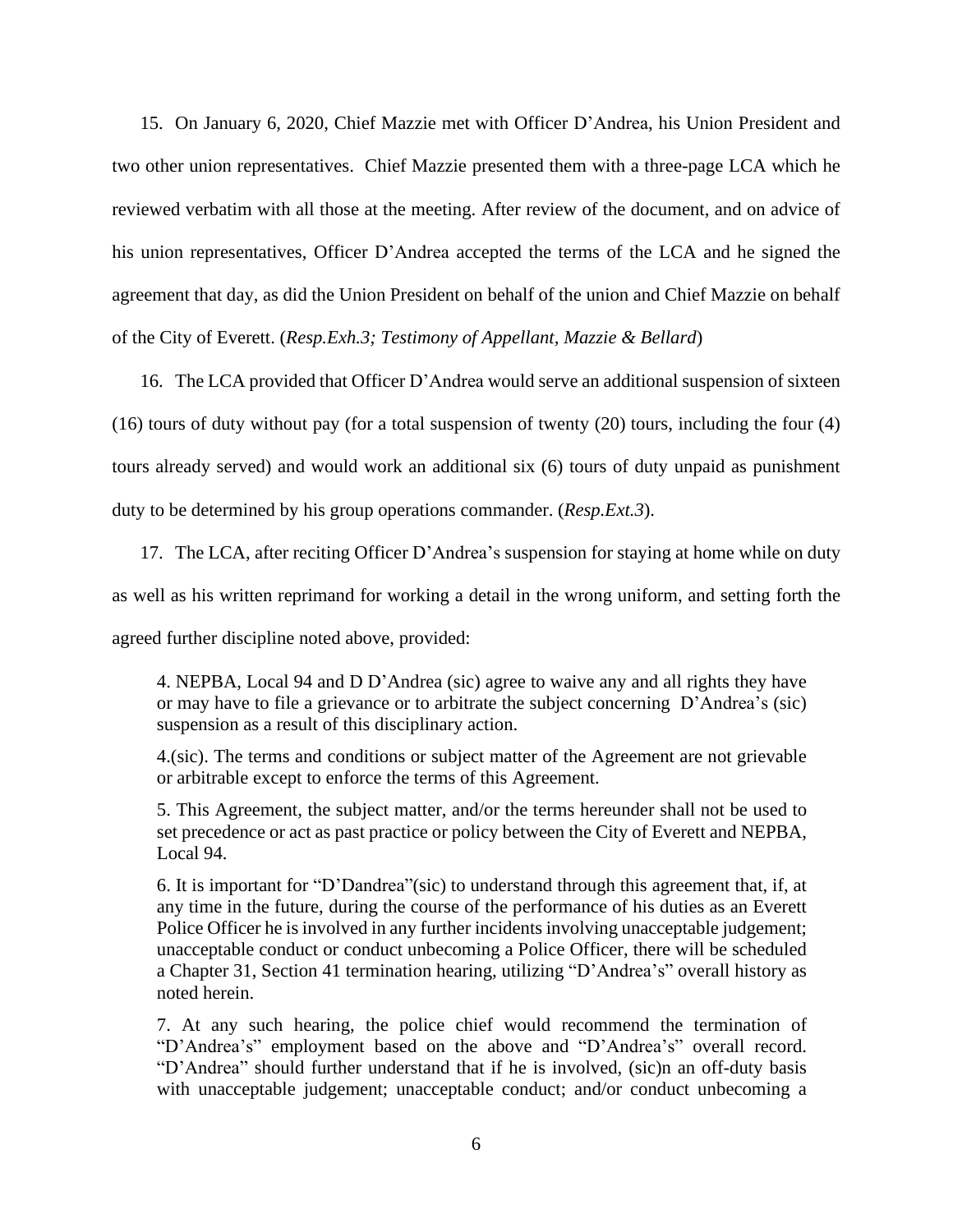Police Officer, that you "D'Andrea" may be subject to a Chapter 31, Section 41 termination hearing based on his overall record as a whole and his failure, after being warned about such conduct and judgment, to correct himself.

8. " D'Andrea" (sic) acknowledges that **this is a serious matter**. By virtue of this agreement, your chief, (sic) is providing you with both A.) an opportunity to take notice of your record and to correct yourself as well as, b.) notice that, should you "D'Andrea" fail to correct, [sic] yourself in the future, your employment with the Everett Police Department will be subject to termination.

## (*Resp.Exh.3*) (**emphasis in original**)

18. Officer D'Andrea served the remaining sixteen (16) tours of unpaid suspension and returned to duty on February 21, 2020, performing detail assignments on Thursday, February 21, 2020 and Friday, February 22, 2020. As of February 22, 2020, Officer D'Andrea had not satisfied the final requirement of the LCA to perform six (6) tours of punishment duty. (*Resp.Exh.3; Testimony of Appellant*)

19. While on suspension, Officer D'Andrea came to learn information that, again, caused him to question Ms. A's trustworthiness, but by the time his suspension was completed, they had reconciled. (*Testimony of Appellant*)

## The February 23, 2020 Incident

20. After completing his detail assignment on Friday, February 22, 2020, Officer D'Andrea drove to Ms. A's home. They had been reconciled for a few weeks and had made plans to go out with other friends to a night club to watch a boxing match. When he arrived at Ms. A's home, he saw that she had a container of vodka in her room. She became upset when Officer D'Andrea commented about it. This prompted him to suggest that she stay home and he would go out alone, but she ultimately ended up joining Mr. D'Andrea. They picked up another couple with whom Officer D'Andrea was friendly and arrived at the club where they met another couple they knew. Both Ms. A and Officer D'Andrea consumed several mixed drinks.(*Testimony of Appellant & Doe*)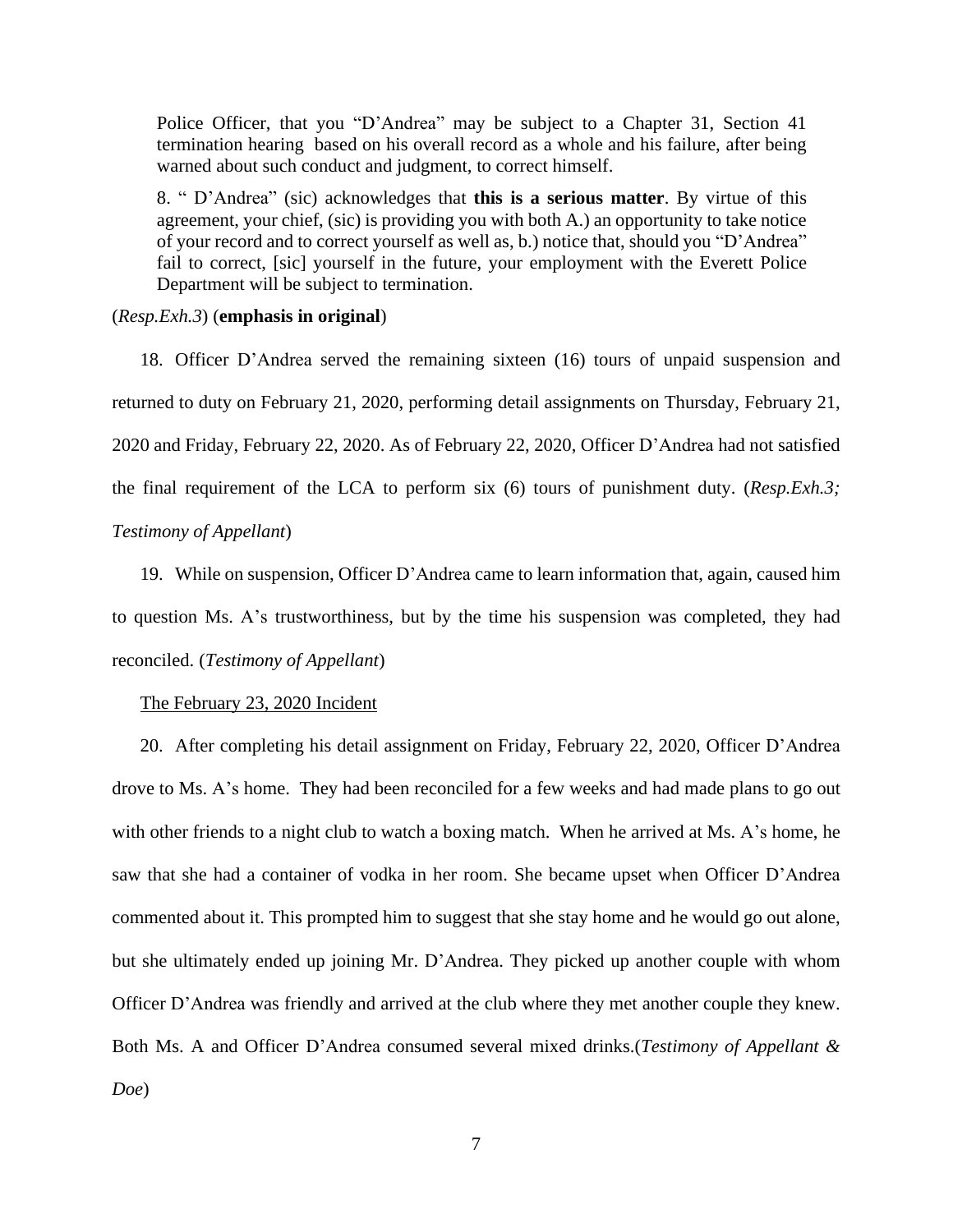21. While at the club, Ms. A and Officer D'Andrea began to argue about how they were both behaving. They left the club about 1:15 AM with the couple they had come with and brought that couple to their home on Broadway in Everett where they stopped to allow Ms. A to use the bathroom. (*Testimony of Appellant & Doe*)

22. After dropping off the friends, Mr. D'Andrea told Ms. A that she had "embarrassed him" in front of his friend and said they had to part ways. Ms. A started hitting Officer D'Andrea as they continued south on Broadway. (*Testimony of Appellant*)

23. A security camera mounted on a private restaurant located on the west side of Broadway,

facing east, captured Officer D'Andrea's white SUV as it proceeded south on Broadway.

According to the time-stamp on the video footage (there is no audio) introduced in evidence at the

Commission hearing, Officer D'Andrea's vehicle came into view of the restaurant's video camera

at 1:52:38 AM. (*Joint Exhs. 3A through 3D*)

24. Based on my review of the video footage<sup>4</sup>, I find that it shows the following:

| <b>Elapsed Time</b> | Description                                                                                                   |
|---------------------|---------------------------------------------------------------------------------------------------------------|
| 00:00               | SUV appears traveling south on Rt. 99 at approximately 25 mph                                                 |
| 00:08               | Passenger door swung open as car passes parked vehicle                                                        |
| 00:10               | Pedestrian appears walking north on opposite side of street                                                   |
| 00:11               | Ms. A seen lying on street as the SUV continues south; Pedestrian starts running<br>toward Ms. A              |
| 00:16               | Passenger door on the SUV hit street sign and swings shut.                                                    |
| 00:20               | SUV comes to a stop (about 100' from Ms. A)                                                                   |
| 00:23               | D'Andrea opens driver's door; pedestrian crossing street behind                                               |
| 00:24               | Ms. A starts to stand up                                                                                      |
| 00:25               | D'Andrea exits SUV; pedestrian running to Ms. A                                                               |
| 00:26               | Ms. A begins walking toward pedestrian who stops running about 20' feet from                                  |
|                     | Ms. A                                                                                                         |
| 00:27               | D'Andrea turns his head away from Ms. A; disappears behind rear of his SUV                                    |
| 00:29               | D'Andrea on passenger side of car looking at door. Man and Ms. A about 10'<br>apart walking toward each other |
| 00:32               | D'Andrea opens passenger door                                                                                 |

<sup>4</sup> There is no audio on the recording. The estimated speed of the SUV as it approached the restaurant is based on Officer D'Andrea's testimony. The estimated distances are based on the testimony of Chief Mazzie.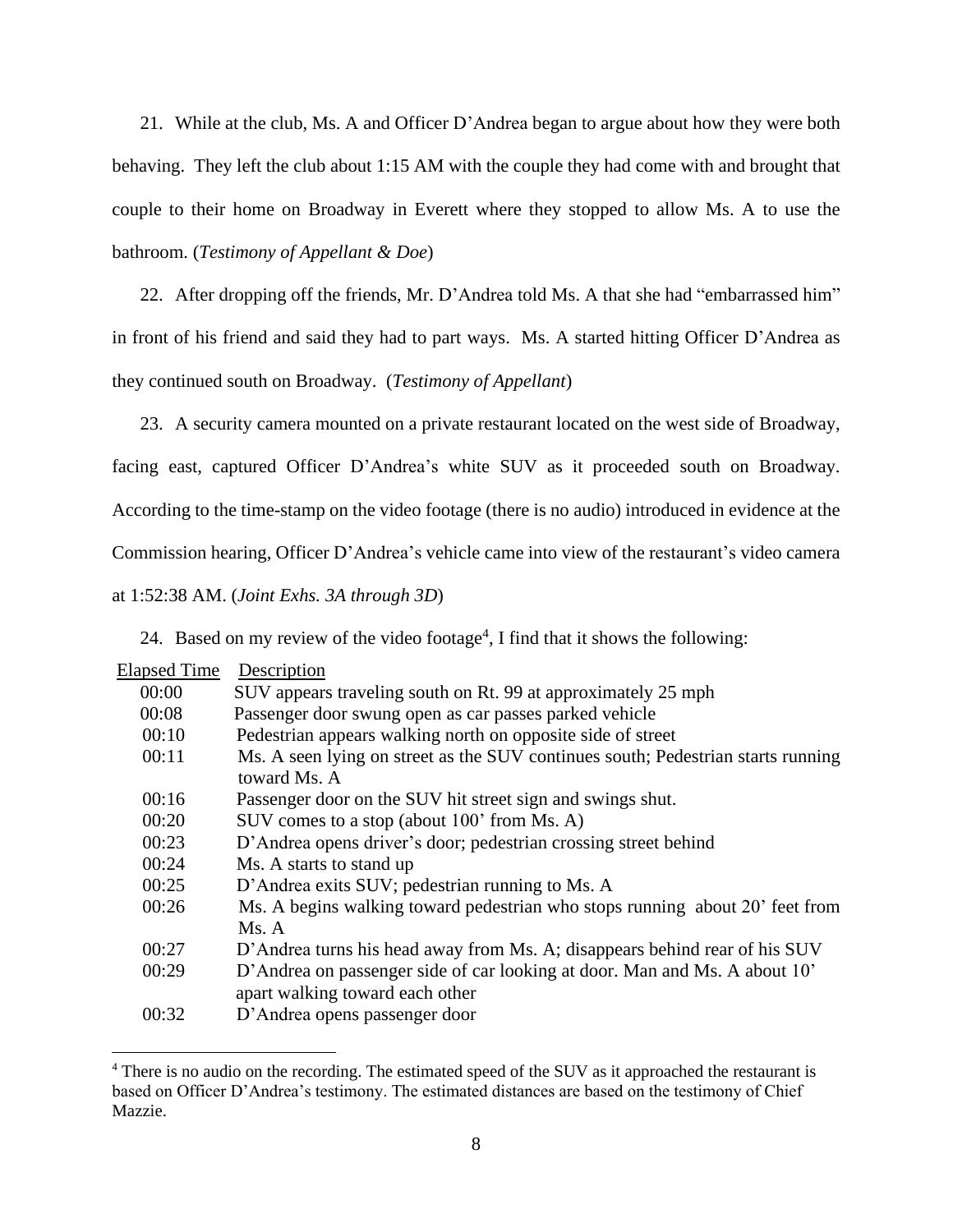| 00:33 | Pedestrian reaches Ms. A on sidewalk about 30' feet from car                                                                                      |
|-------|---------------------------------------------------------------------------------------------------------------------------------------------------|
| 00:35 | Pedestrian and Ms. A begin walking side by side toward car                                                                                        |
| 00:37 | D'Andrea leans down looking toward front tire                                                                                                     |
| 00:38 | D'Andrea begins walking toward pedestrian and Ms. A (15'away)                                                                                     |
| 0041  | Ms. A begins walking ahead of pedestrian toward car                                                                                               |
| 00:44 | D'Andrea stops walking to Ms. A                                                                                                                   |
| 00:49 | Ms. A comes within 3' of D'Andrea and turns away                                                                                                  |
| 00:55 | Ms. A and D'Andrea pass each other (no discernable sign of verbal or physical<br>exchange) as they walk in opposite directions around rear of car |
| 01:00 | Ms. A opens passenger front door and gets inside as                                                                                               |
|       | D'Andrea is walking toward driver's side                                                                                                          |
| 01:12 | D'Andrea opens driver's side front door and gets inside                                                                                           |
| 01:15 | SUV departs continuing south on Rt. 99. Pedestrian continues walking north                                                                        |

(*Joint Exhs.3A through 3D*)

25. When Ms. A exited the SUV, Officer D'Andrea heard a bump and was not sure what caused the sound, possibly, that it was from Ms. A's fall or from the car door hitting the parked car as Ms. A opened it. Once he stopped his vehicle and got out, Officer D'Andrea noticed that Ms. A was standing and walking toward the pedestrian running to meet her, which led him to conclude she had not been seriously injured and he turned his attention to an inspection of his SUV. He later asked if she wanted medical attention and she declined, saying "Just take me home." (*Testimony of Appellant*)

26. After Officer D'Andrea and Ms. A left the scene in front of the restaurant, they proceeded toward her home on Elm Street. Ms. A resumed her verbal and physical attacks as he continued to attempt to drive the vehicle. (*Testimony of Appellant*)

27. The EPD Police Headquarters is located on Elm Street, approximately a half-mile from Ms. A's home. Officer D' Andrea drove up to the Police Station and parked the SUV in front of the station. He intended to go inside. This incident is captured on footage from a security camera mounted on the front of Police Headquarters introduced in evidence, although the camera footage does not have a time stamp. (*Jt.Exhs.2A through 2C; Testimony of Appellant*)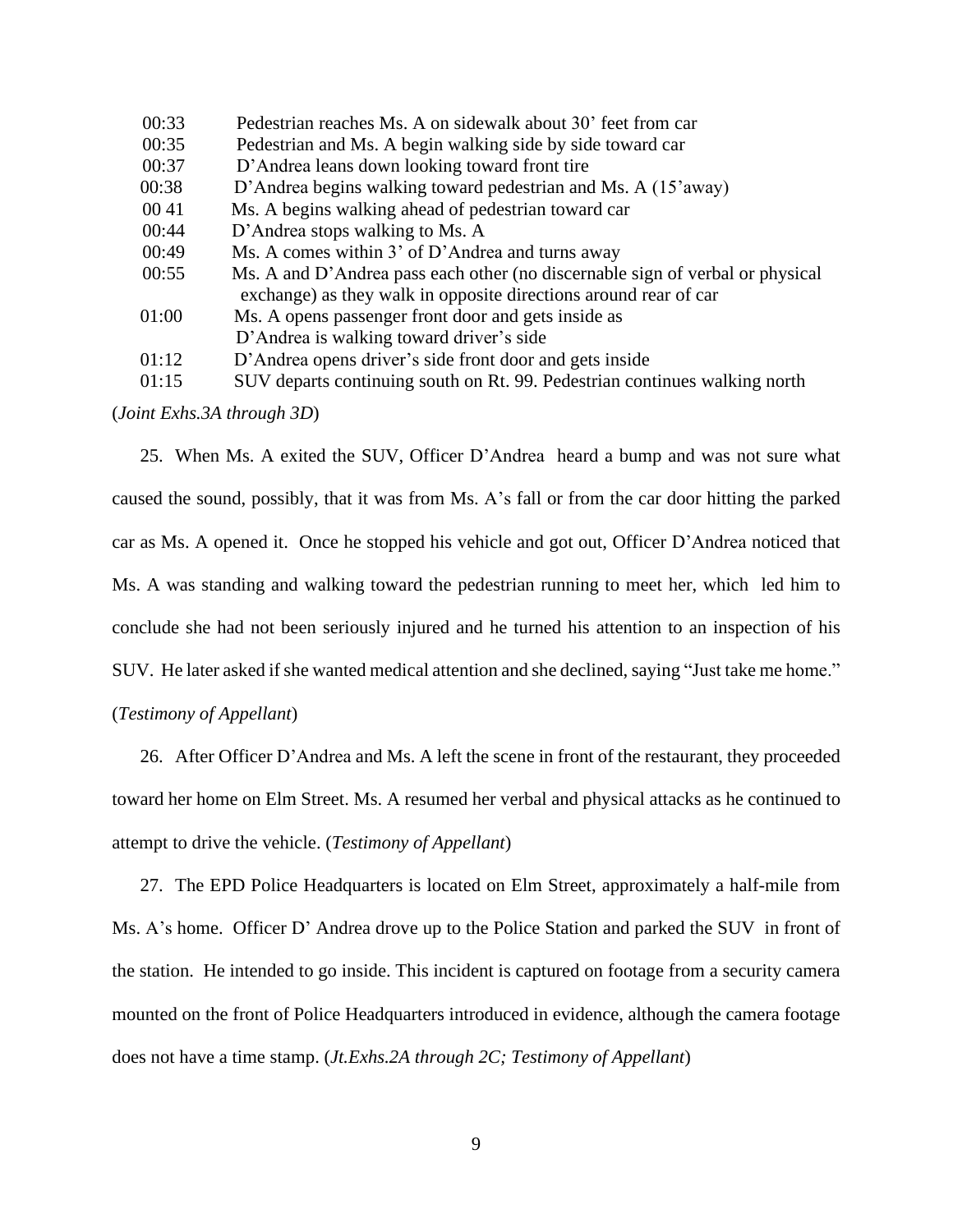28. As he first attempted to exit the vehicle, something caused Officer D'Andrea to remain inside and close the driver's door. The two parties then became involved in a physical encounter that lastsfor nearly two minutes, being interrupted when a pedestrian (whose identity is not known) comes upon the vehicle. Officer D'Andrea then exited the SUV and engaged the pedestrian in conversation for approximately two minutes. Officer D'Andrea re-entered his vehicle, where he and Ms. A spoke for another few minutes and then he drives off, and the pedestrian continues on his way. (*Jt.Exhs.2A through 2C; Testimony of Appellant*)

29. I cannot clearly identify everything that happened while Ms. A and Officer D'Andrea were inside his SUV while it was parked in front of EPD Police Headquarters. Ms. A and Officer D'Andrea are distinctly visible inside the car and there is no doubt that they were engaged in a lengthy physical struggle until Office D'Andrea left the car to speak to the passing pedestrian. I do find that the video contains examples of both Ms. A and Officer D'Andrea moving toward each other and initiating physical contact with each other. I also find examples of each person moving away from the other person in a manner consistent with fending off physical contact from the other person. (*Joint Exhs.2A through 2C*)

30. Officer D'Andrea changed his mind and decided not to go into Police Headquarters for assistance after Ms. A pleaded with him, persuading him that she finally had calmed down, and after Officer D'Andrea concluded that he did not want to jeopardize her job or her custody of her son. (*Testimony of Appellant*)

31. Upon arriving at Ms. A's home, another physical altercation ensued in the car (during which Ms. A began hitting Officer D'Andrea with her cell phone before dropping it on the seat). After Ms. A eventually exited the SUV, Officer D'Andrea picked up the cell phone and put it in his back pocket. As Officer D'Andrea and Ms. A proceeded to the front door of her home, Officer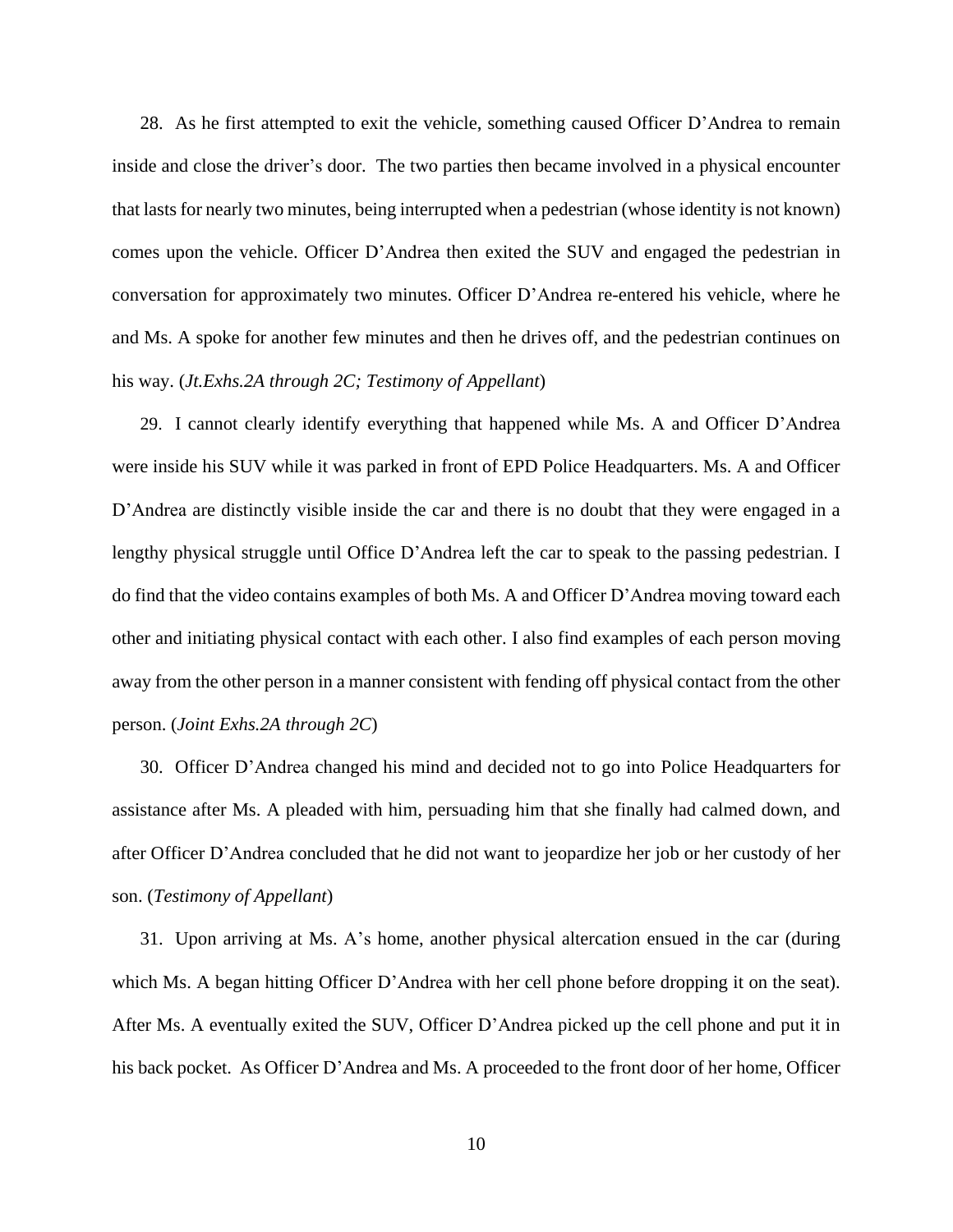D'Andrea's shirt was ripped open at some point. Ms. A's mother, Ms. D, opened the door and they went inside. The verbal argument continued in the entry hall. Eventually, Ms. A said: "I'm calling the police. You are getting fired." She then called 911, using her cell phone, which Officer D'Andrea had returned to her after they entered the apartment . (*Testimony of Appellant & Ms. D*)

#### The EPD Response and Mutual Arrests on Scene

32. At 2:07 AM on February 23, 2020, the EPD received a 911 call from Ms. A who reported that ""I need cops over at [# redacted] Elm Street . . . My boyfriend is acting like an animal" and then the caller hung up. Officer Bellard, who was assigned to "3 sector" where Elm Street is located, was dispatched to the scene as the lead officer. Officers Parsons and Hill also responded as back-up. *(Joint Exhs.4 & 11; Resp.Exh.1; Testimony of Appellant, Mazzie, Bellard & Parsons*)

33. Upon arrival, the officers recognized the white SUV in the driveway as belonging to Officer D'Andrea and heard raised voices coming from inside. When the front door opened, Officer D'Andrea and Ms. A were both waiting inside. There is a noticeable difference in their height and weight, Officer D'Andrea being about 6 feet tall and Ms. A being slender and about 5'5". (*Resp.Exh.;1 Joint Exh.2A; Testimony of Appellant, Ms. D, Bellard, Parsons & Hill*)

34. Ms. A and Officer D'Andrea displayed signs of a struggle. Ms. A had dried blood on her lip, scratches on her arm, her hair and clothing were out-of-place and her hair extensions were on the floor. She had been crying and there was mascara all over her face. In addition to his ripped shirt, Officer D'Andrea had scratches on his neck area and a bump on his head. Both of them had a discernable odor of alcohol on their breath; at least three EPD officers said Ms. A was intoxicated. (*Resp. Exh.1; Joint Exhs. 1 & 12; Testimony of Appellant, Ms. D, Fox, Bellard, Parsons & Hill*)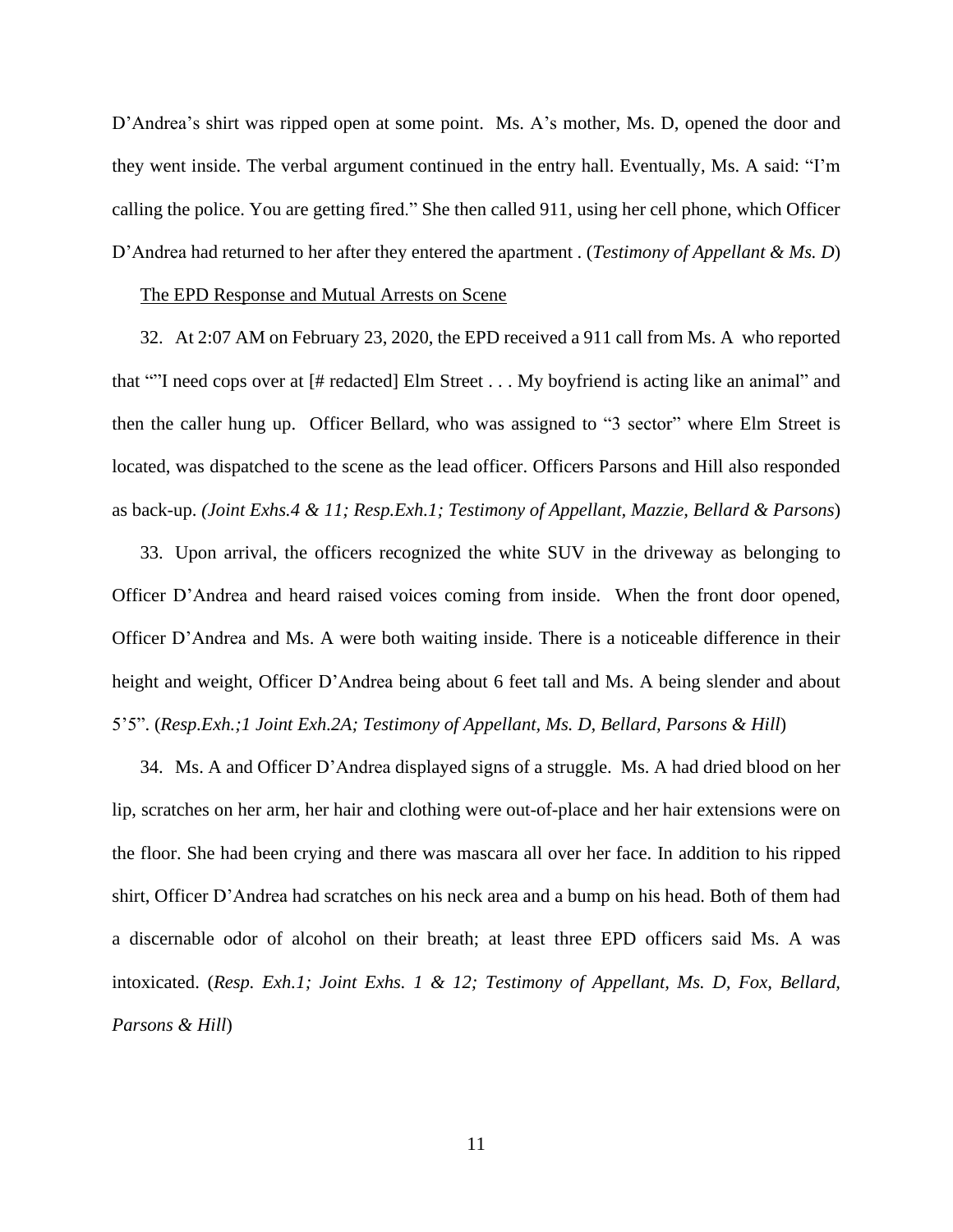35. Consistent with the training and experience EPD officers receive about responding to domestic abuse incidents, Officer D'Andrea and Ms. A were separated. Officer D'Andrea went outside, accompanied by Officer Hill, while Ms. A and Ms. D remained inside. Because the incident involved an EPD officer, Officer Bellard relayed that information to his patrol supervisor, Sgt. Fox, who reported to the scene shortly thereafter and assumed command of the incident. (*Testimony of Appellant, Fox, Bellard, Parsons & Hill*)

36. When Sgt. Fox arrived, Officer Hill approached him and said that Officer D'Andrea was seated in her cruiser and wanted to talk to him. Officer D'Andrea told Sgt. Fox that he and Ms. A had been out drinking. He said that she had "attacked him" on the ride home, forcing him to stop the vehicle twice – once near the restaurant on Broadway when she exited the vehicle and, again, after he had stopped in front of Police Headquarters. (*Resp.Exh.1; Testimony of Fox & Ms. D*)

37. While Sgt. Fox was speaking with Officer D'Andrea, Officer Hill re-entered the home. She had met Ms. A at a party at Officer D'Andrea's home, knew she worked for the City of Everett, and knew she was Officer D'Andrea's girlfriend. (*Testimony of Hill*)

38. After talking with Officer D'Andrea, Sgt. Fox went inside where Officer Parsons and Hill had been meeting with Ms. A and her mother. Ms. A had asked them to "pull the film", indicating her awareness that there were video cameras in the vicinity of the encounters on the ride home. (*Resp.Exh.1; Testimony of Fox, Parsons & Hill*)

39. While outside, Officer D'Andrea called Capt. O'Malley (from whom he had sought advice after his August 2019 argument with Ms. A.). Officer D'Andrea told Capt. O'Malley that he was "being arrested" and that there would be video showing what happened on the drive to Ms. A's home. (*Testimony of Appellant & O'Malley*)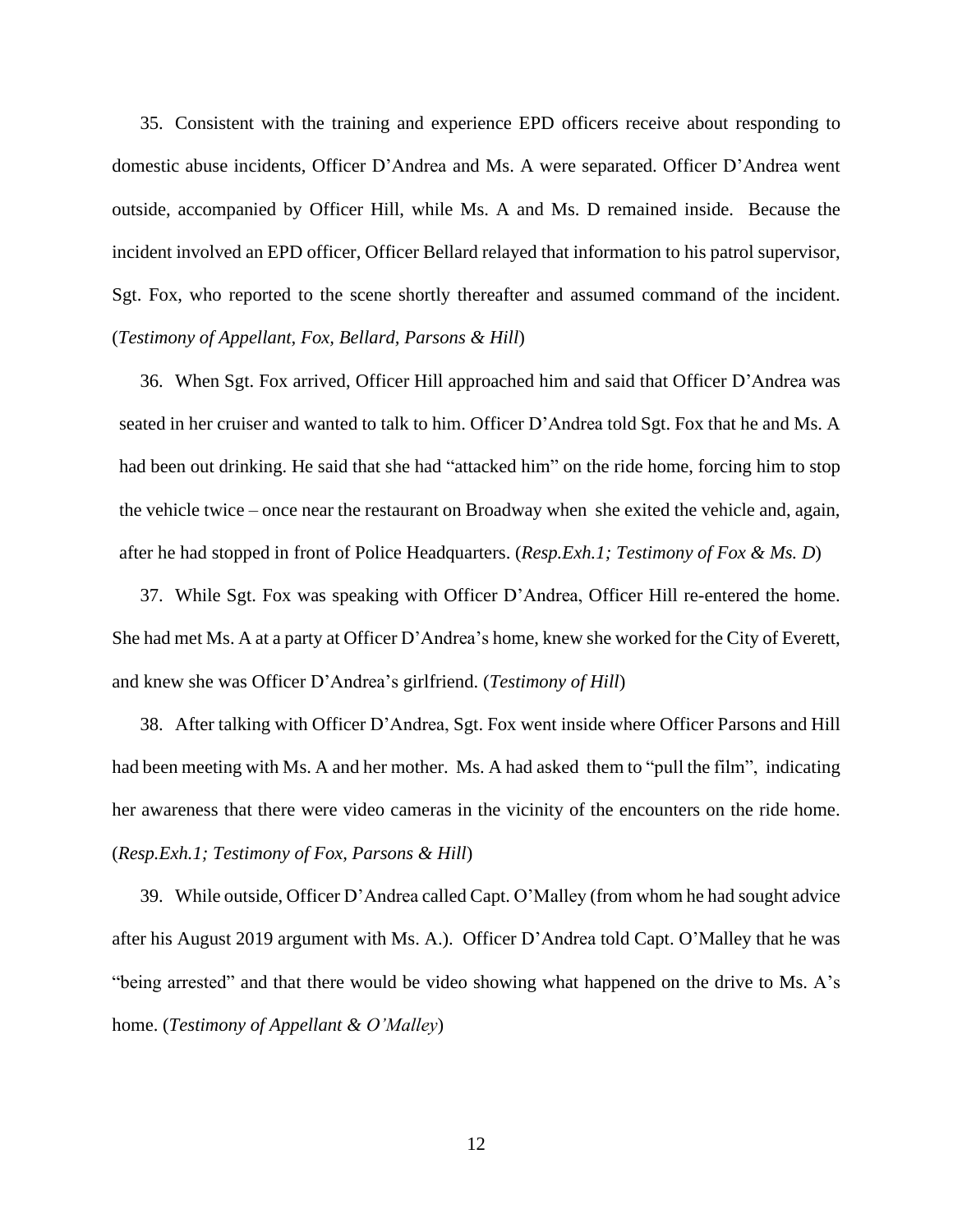40. Both Officers Hill and Parsons had found Ms. A to be "agitated and upset". Ms. A called Officer Hill derogatory names and expressed concern that the EPD would cover up for Officer D'Andrea. Officer Hill eventually distanced herself from Ms. A. and went back outside. (*Testimony of Parsons & Hill*)

41. After speaking with Ms. A and Ms. D, Sgt. Fox asked Officer D'Andrea about certain statements they these two women had made about him withholding Ms. A's cell phone from her. I credit Officer D'Andrea's explanation, which Ms. D substantially corroborated, that Ms. A had left her cell phone in his car and he retrieved it and returned it to her, after which she used it to call the police in his presence. He waited at Ms. A's home for the police to arrive. No witness testified that Officer D'Andrea prevented or delayed Ms. A's call to EPD dispatch. (*Testimony of Appellant, Fox & Ms. D*)

42. After completing his on-scene investigation, and conferring with his direct supervisor (Lt. Lane, the shift commander) and Capt. O'Malley, Sgt. Fox found probable cause to believe that "a physical altercation had occurred . . . but it was unclear who the aggressor was. . . . . Based on the facts and unable to determine who the clear aggressor was, he made the decision to place both D'Andrea and [Ms. A] under arrest for assault and battery on a family/household member." In conferring with Sgt. Fox on scene, Lt. Lane and Capt. O'Malley supported the decision to make mutual arrests. (*Resp.Exh.1; Joint Exhs.1 & 12; Testimony of Bellard, O'Malley & Fox*) 5

43. Sgt. Fox drove Officer D'Andrea to EPD Headquarters and Ms. A was transported to HQ via police wagon. They were both booked, photographed, and charged with Domestic Assault and Battery. Officer D'Andrea also was charged with Intimidation of a Witness (i.e. Ms. A) No sobriety tests were administered. (*Resp.Exh.1; Joint Exhs.1 & 12; Testimony of O'Malley & Fox*)

<sup>5</sup> Officer Hill was the only percipient witness on scene who said testified she would have found Ms. A was the "primary aggressor". (*Joint Exh.16;Testimony of Hill*)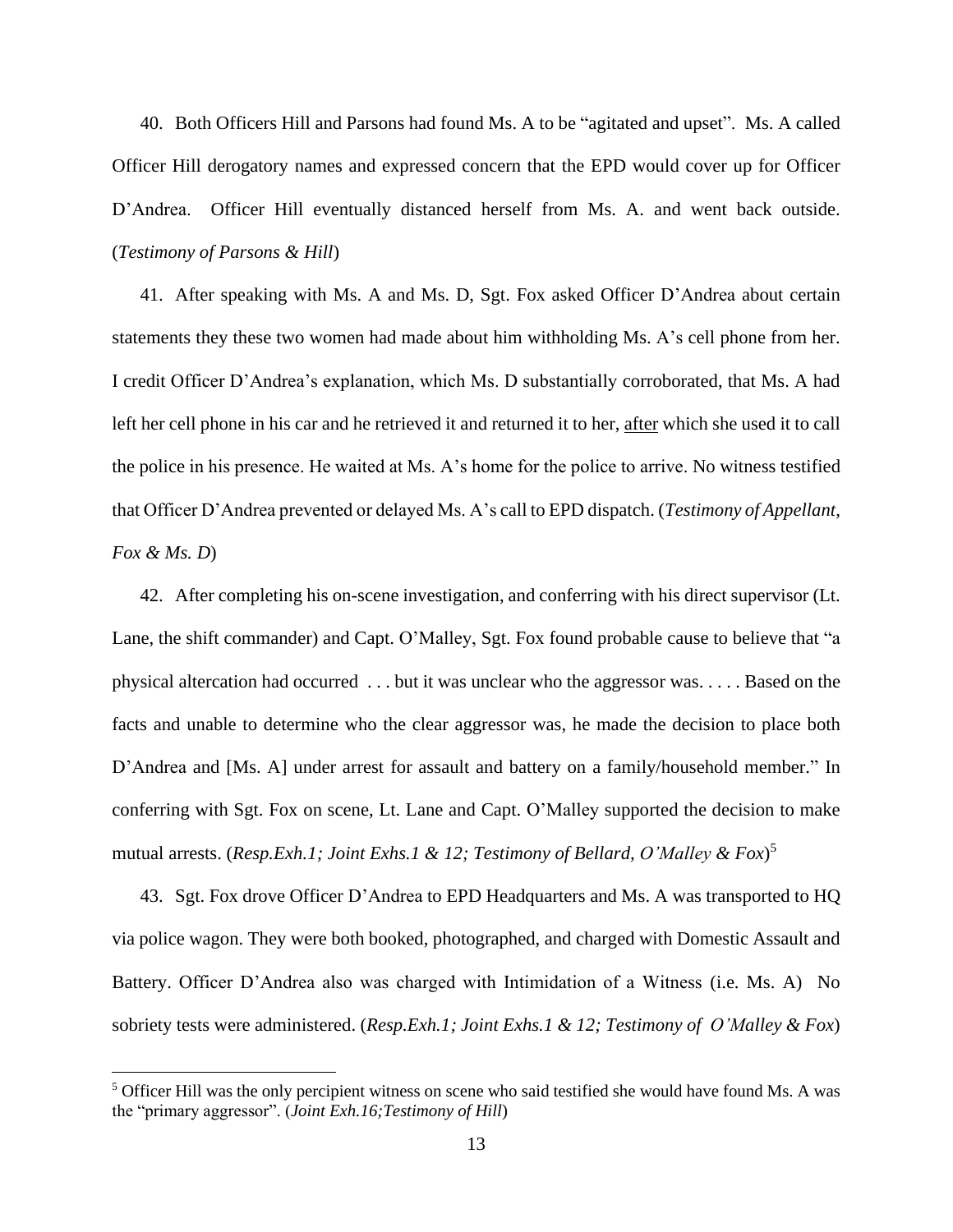44. Under EPD Policy and Procedures regarding "Domestic Violence", arresting officers must attempt to identify the primary aggressor at the scene and make arrests accordingly. Dual arrests are "strongly discouraged", but permissible, when the circumstances do not point clearly to a single primary aggressor. Typically, the lead officer on the call (here, Officer Bellard) would make the determination as to who was the primary aggressor, but when a domestic incident involves an EPD officer, and a supervisor is called to the scene, the supervisor (here Sgt. Fox) becomes responsible to determine the primary aggressor. (*Joint Exhs.5, 6 & 20; Testimony of Fox & O'Malley*)

45. According to EPD procedure, Ms. Couto, who had 25 years' experience as an EPD Matron, was called to the station to conduct the required search of Ms. A during booking and to stay with Ms. A until she was released on bail or sent to court. (*Testimony of Couto*)

46. While under Matron Couto's observation, Ms. A "cried and yelled" until her mother arrived and calmed her down. While in custody, Ms. A said that she knew that Officer D'Andrea was "on probation" and hoped he would get fired. (*Testimony of Couto & Ms. D*)

47. The criminal charges against each party eventually were dismissed at the request of Ms. A and Officer D'Andrea respectively, after each of them claimed a Fifth Amendment privilege and refused to testify. (*App.Exh.2; Testimony of Appellant*)

#### The Internal Investigation

48. Upon learning that Officer D'Andrea had been the subject of an "arrestable domestic abuse related offense", in accordance with EPD policy and procedure, Chief Mazzie immediately placed Officer D'Andrea on administrative leave without pay. (*Joint Exh.5; Testimony of Mazzie*)

49. EPD policy also states: "All such officers shall be ordered to **attend a Batterers' Intervention Program** through the Employee Assistance Program (EAP)." (Exh.5)(**emphasis in**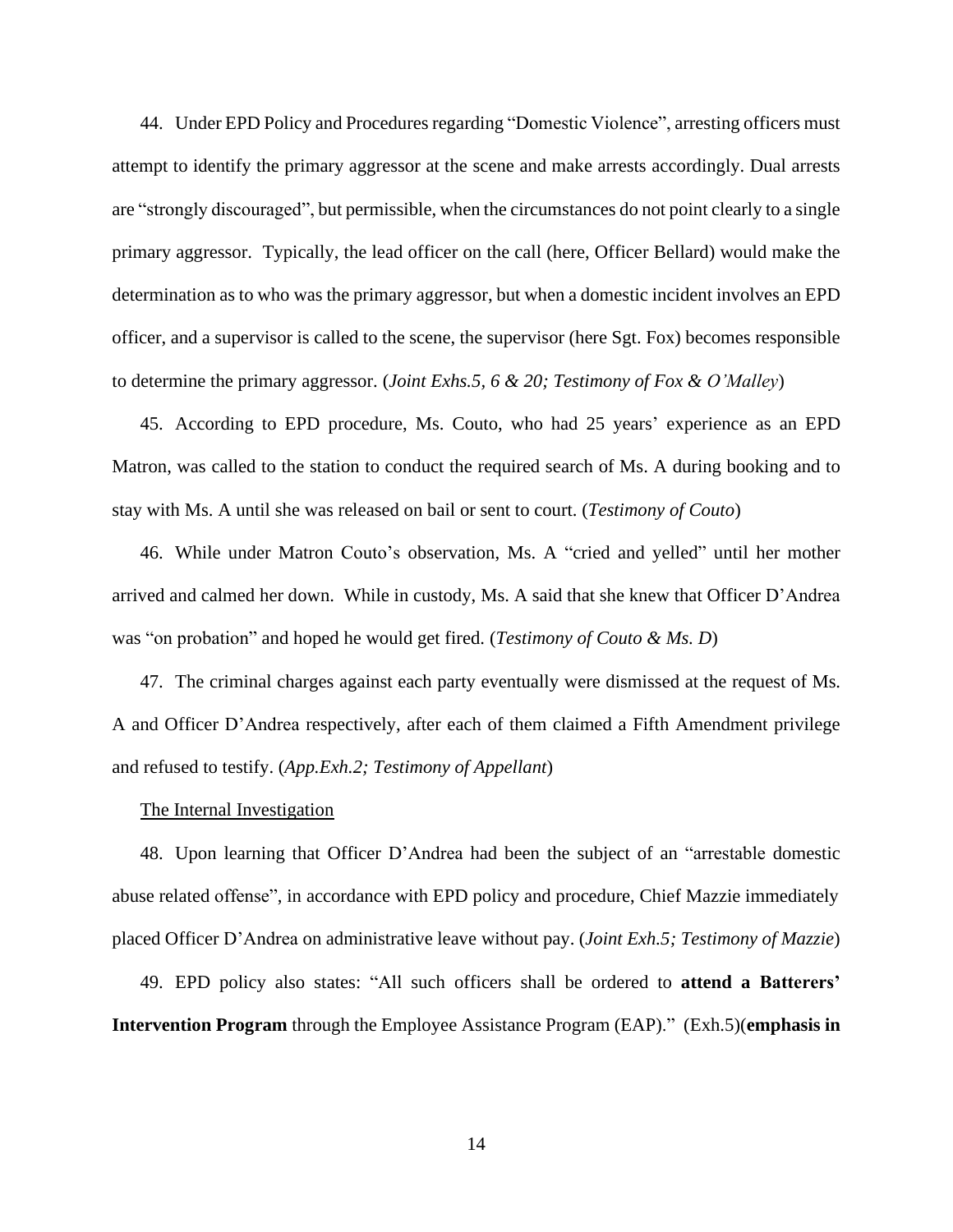**original**). Chief Mazzie did not issue such an order because Officer D'Andrea was subject to an LCA and his continued employment status was uncertain. (*Joint Exh.5; Testimony of Mazzie*)

50. A day or two after the incident, Chief Mazzie telephoned Ms. D and asked her if she had any information that would help the EPD conduct an internal investigation into the recent incident at her home. Chief Mazzie heard her say something that led him to believe that Ms. A may have been choked. Ms. D mentioned that there were children living in the home. Ms. D also questioned why Ms. A was transported by police wagon and Officer D'Andrea taken to the Police Station in a cruiser. (*Joint Exh.13;Testimony of Mazzie*)

51. As the incident report made no mention of choking, on February 26, 2020, Chief Mazzie directed Captain Strong, the group captain, to follow-up. Capt. Strong ordered each officer who had responded to submit a written report about the incident and, specifically, whether they had any information to confirm whether children were present and whether Ms. A may have been choked. Each officer confirmed that they saw no children nor indicia that Ms. A had been choked and confirmed that neither Ms. A nor Ms. D had made any allegations of choking at the scene. (*Resp.Exh.1; Joint Exhs.1, 14 through 17; Testimony of Fox, Parsons, Hill & Bellard*)

52. Officer D'Andrea provided the video footage taken by the private security camera at the restaurant on Broadway. The security camera footage showing the front of Police Headquarters was retrieved by the EPD. (*Testimony of Appellant & O'Malley*)

53. Both Captain O'Malley and Chief Mazzie eventually reviewed the security camera footage that showed Officer D'Andrea's vehicle in the vicinity of the restaurant on Broadway as well as security camera footage of the vehicle pulled up in front of the EPD Police Headquarters. Copies of these videos, as well as enhanced versions were introduced at the Commission hearing. (*Joint Exhs.2A through 2D & 3A through 3D; Testimony of Appellant, O'Malley & Mazzie*)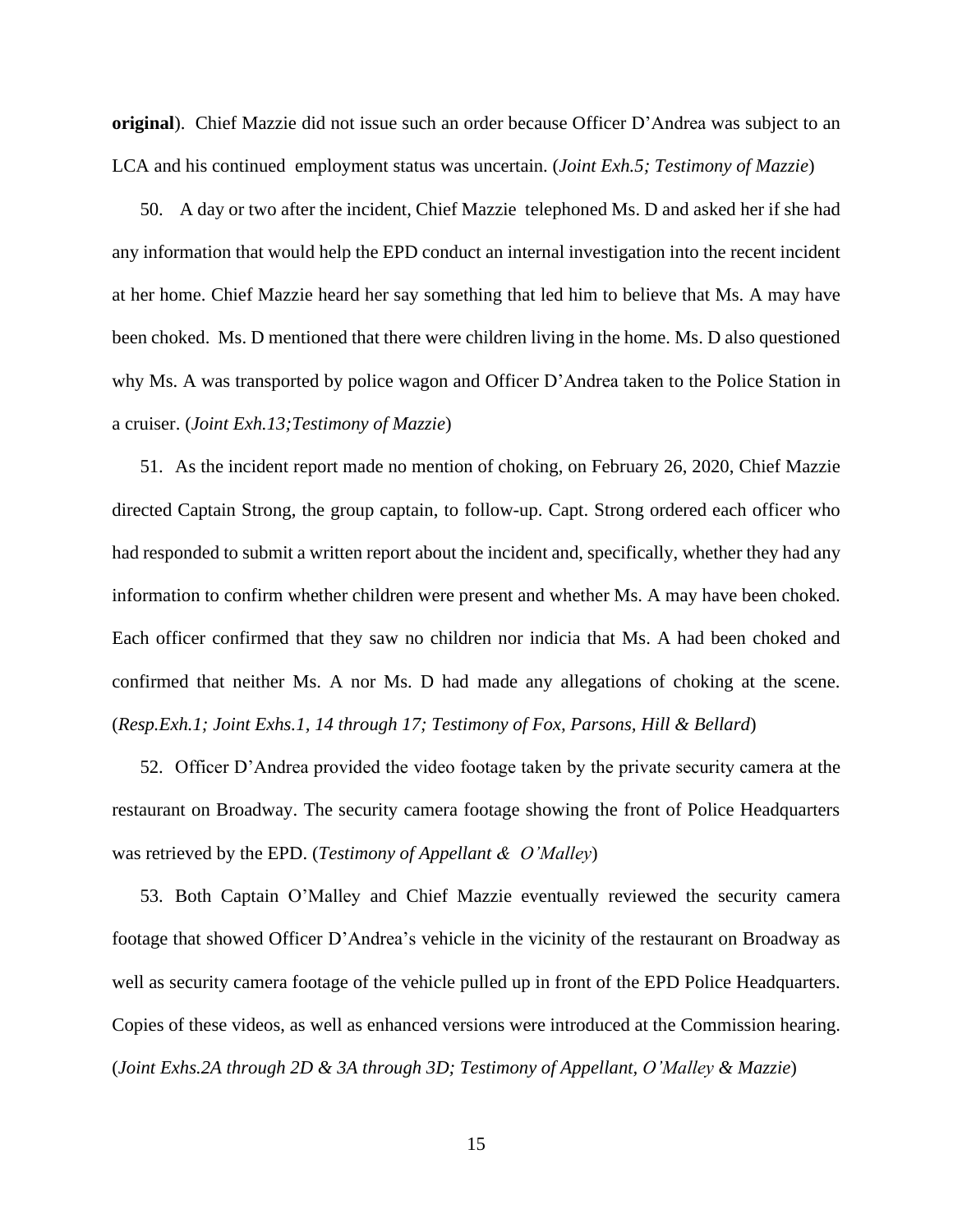54. By letter dated March 5, 2020, Chief Mazzie informed Officer D'Andrea that his license to carry a firearm (LTC) was suspended on the grounds that he was "deemed to be an unsuitable person" based on the open court case for domestic assault and battery. (*Joint Exh.7)*

55. Officer D'Andrea did not appeal the suspension of his LTC. He knew that he was required by EPD regulation to hold a valid LTC, but he believed it would not be necessary to appeal the LTC suspension because, once he was cleared to return to duty, he assumed his LTC would be reinstated. He did not have the benefit of advice of counsel at that time. (*Testimony of Appellant*)

### Termination of Employment

56. By letter dated May 5, 2020, Everett Mayor DeMaria (the Appointing Authority) notified Officer D'Andrea that a G.L. c. 31, § 41 local civil service hearing would be held to determine "whether just cause exists for disciplinary action against you as a result of your conduct that resulted in you being charged criminally with domestic assault and battery and intimidation of a witness. The specific charges for the hearing are as follows: 'On February 23, 2020 you were arrested and charged with domestic assault and battery and intimidation of a witness. It was determined that there was probable cause where you caused physical harm by causing the victim to suffer from a bloody lip, an injury from pulling hair extensions from her head. Additionally, you intimidated the victim by taking possession of her phone and placing it in your pocket. These charges both are serious crimes.'" (*Joint Exh.8*)

57. On May 13, 2020, a hearing officer designated by Mayor DeMaria held an evidentiary hearing on the charges against Office D'Andrea. Everett presented four witnesses (Chief Mazzie, Capt. O'Malley, Lt. Hannon & Sgt. Fox) and showed the two videos taken in the vicinity of the restaurant on Broadway and EPD Headquarters. Officer D'Andrea was represented by counsel but he did not testify and offered no other witnesses. (*Resp.Exh.2*)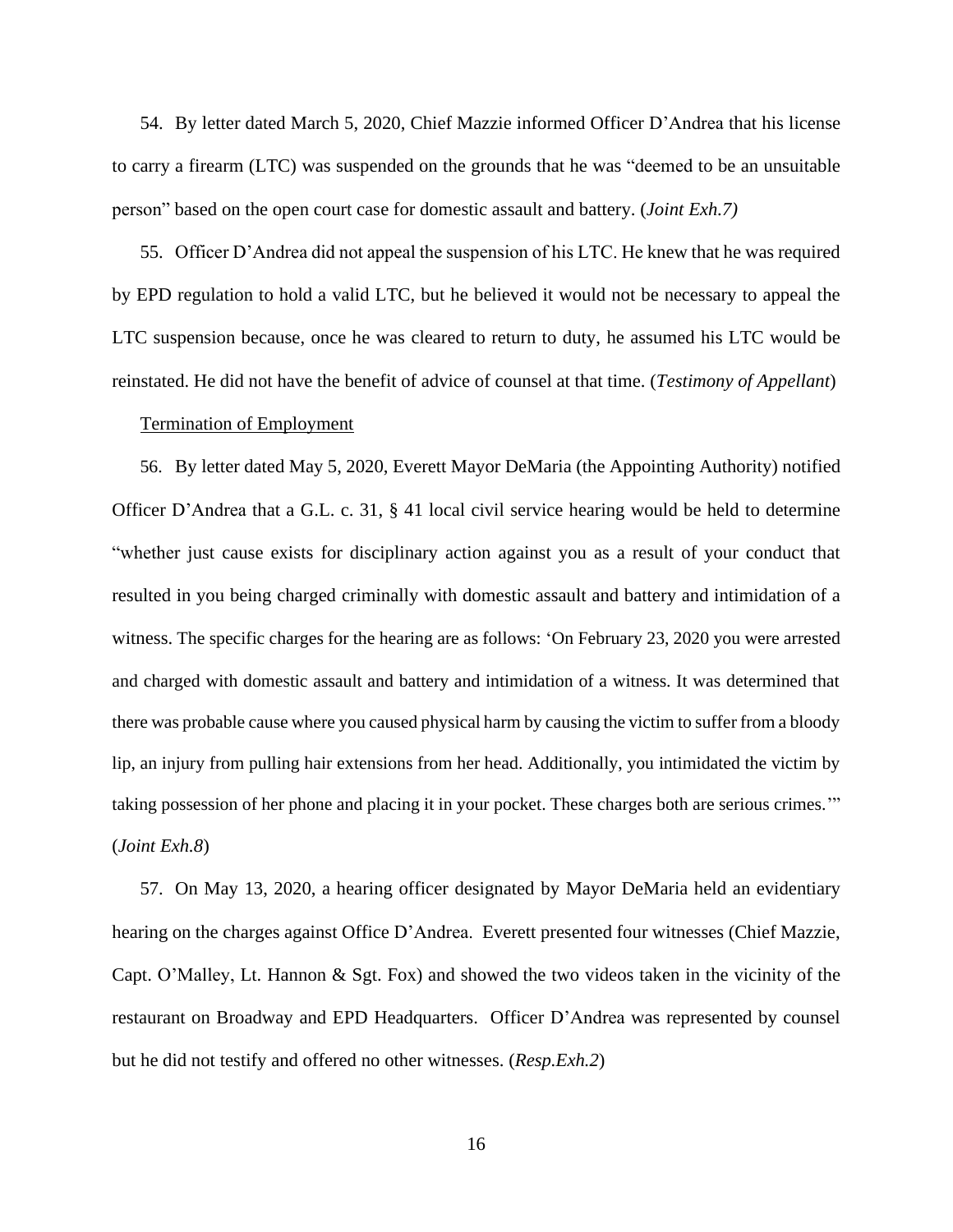58. On May 23, 2020, the hearing officer submitted his report to Mayor DeMaria, finding that Officer D'Andrea "exhibited a pattern of unacceptable judgment, unacceptable conduct and/or conduct unbecoming a police officer in violation of the rules and regulations of the Everett Police Department" and that Sgt. Fox "was justified in charging D'Andrea with domestic assault and battery and intimidation of a witness." The hearing officer recommended that Officer D'Andrea be terminated from his position as an EPD Police Officer. (*Resp.Exh.2*)

59. By letter dated June 1, 2020, Mayor DeMaria adopted the Findings of Fact and Recommendations of the hearing officer and informed Officer D'Andrea that he was terminated from the EPD effective immediately. (*Joint Exh.10*)

60. On June 2, 2020, the Appellant filed this appeal to the Commission. (*Claim of Appeal*) Claims of Disparate Treatment.& Bias

61. The Appellant proffered evidence of three prior instances of discipline of other EPD officers for what he argues are similar infractions:

- A. Officer 1 During his probationary period, Officer 1 was involved in a domestic incident. His probation was extended and he was ordered to attend counseling which he did not complete. In 2016, after he was involved in another domestic incident, he entered into a Last Chance Agreement by which he served two weeks suspension and was ordered to Anger Management Training and would be immediately terminated if he failed to complete the training or to conduct himself in an acceptable manner. Officer 1 remained employed without incident. (*Exh.5; Testimony of Mazzie*)
- B. Officer  $4 -$  After a history of prior discipline in 2008 (neglect of duty), 2013 (sleeping on duty), and 2017 (missing court dates), Officer 4 was disciplined for failing to properly handle a crash scene and entered into a Last Chance Agreement by which he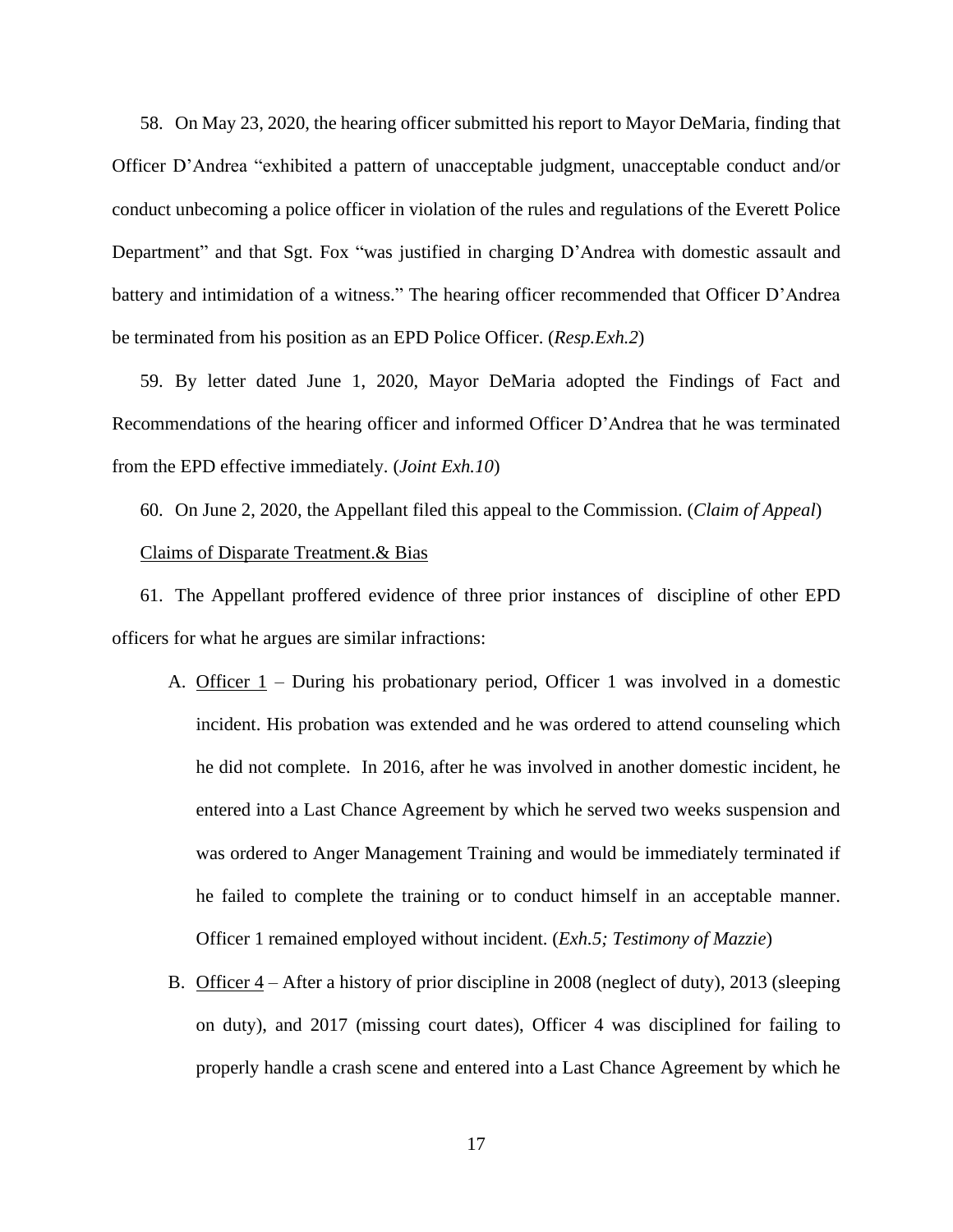agreed to a suspension and demotion from Sergeant to Patrolman. He remained employed by the EPD without further incident. (*Exh.7; Testimony of Mazzie*)

C. Officer 5 – After three episodes involving abuse of alcohol (2004, 2018 and 2019), Officer 5 entered into a Last Chance Agreement by which he agreed to a suspension, EAP referral for alcohol treatment and random alcohol testing. Further misconduct in which alcohol was involved would result in termination; other further misconduct may result in termination. Officer 5 remains employed without incident. (*Exh.8;Testimony of Mazzie*) 6

62. Officer D'Andrea also introduced evidence that, while Officer D'Andrea's father had been an EPD police officer, he (the father) had a negative encounter with certain members of Officer Parsons' family. (*Testimony of Appellant*)

## **APPLICABLE LEGAL STANDARD**

Sections 41 to 45 of G.L. c. 31 allow discipline of a tenured civil servant for "just cause" after due notice, a hearing (which must occur prior to discipline other than a suspension from the payroll for five days or less), and a written notice of the decision that states "fully and specifically the reasons therefor." G.L. c. 31, § 41. An employee aggrieved by such disciplinary action may appeal to the Commission, pursuant to G.L. c. 31, § 42 and/or § 43, for de novo review by the Commission "for the purpose of finding the facts anew." Town of Falmouth v. Civil Service Comm'n, 447 Mass. 814, 823 (2006). As prescribed by G.L. c. 31, § 43, ¶ 2, the Appointing Authority bears the burden of proving "just cause" for the discipline imposed by a preponderance of the evidence.

"If the commission by a preponderance of the evidence determines that there was just cause for an action taken against such person it shall affirm the action of the appointing authority, otherwise it shall reverse such action and the person concerned shall be returned to his position without loss of compensation or other rights; provided,

<sup>&</sup>lt;sup>6</sup> The Appellant proffered other evidence of alleged disparate treatment which I excluded as based on unreliable hearsay or not pertaining to a true comparator. (*App.Exhs.6 & 9*)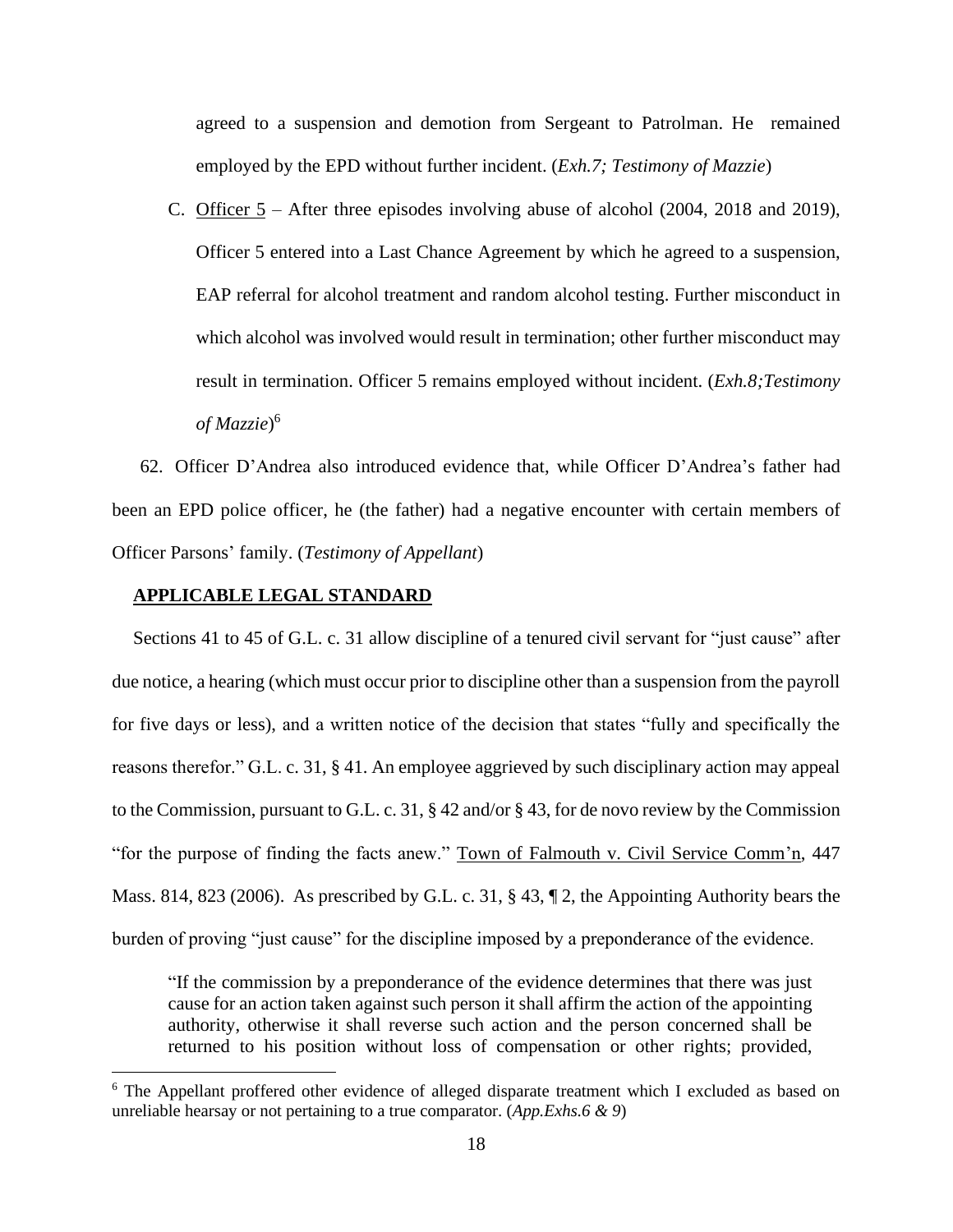however, if the employee, by a preponderance of evidence, establishes that said action was based upon harmful error in the application of the appointing authority's procedure, an error of law, or upon any factor or conduct on the part of the employee not reasonably related to the fitness of the employee to perform in his position, said action shall not be sustained and the person shall be returned to his position without loss of compensation or other rights. The commission may also modify any penalty imposed by the appointing authority."

The Commission determines just cause for discipline by inquiring "whether the employee has been guilty of substantial misconduct which adversely affects the public interest by impairing the efficiency of public service." School Comm. v. Civil Service Comm'n, 43 Mass. App. Ct. 486, 488, rev. den., 426 Mass. 1104 (1997); Murray v. Second Dist. Ct., 389 Mass. 508, 514 (1983).

The Commission is guided by "the principle of uniformity and the 'equitable treatment of similarly situated individuals' [both within and across different appointing authorities]" as well as the "underlying purpose of the civil service system 'to guard against political considerations, favoritism and bias in governmental employment decisions.'" Town of Falmouth v. Civil Service Comm'n, 447 Mass. 814, 823 (2006) and cases cited. See also Town of Brookline v. Alston, 487 Mass. 278 (2021) (analyzing broad scope of the Commission's jurisdiction to enforce basic merit principles under civil service law); Commissioners of Civil Service v. Municipal Ct., 359 Mass. 211, 214 (1971) (appointing authority must provide "adequate reasons sufficiently supported by credible evidence, when weighed by an unprejudiced mind; guided by common sense and by correct rules of law" for discharge of public employee), citing Selectmen of Wakefield v. Judge of First Dist. Ct., 262 Mass. 477, 482 (1928) (justification for discharge of public employee requires proof by a preponderance of evidence of "proper cause" for removal made in good faith). It is also a basic tenet of merit principles, which govern civil service law, that discipline must be remedial, not punitive, designed to "correct inadequate performance" and "[only] separating employees whose inadequate performance cannot be corrected." G.L. c. 31, §1.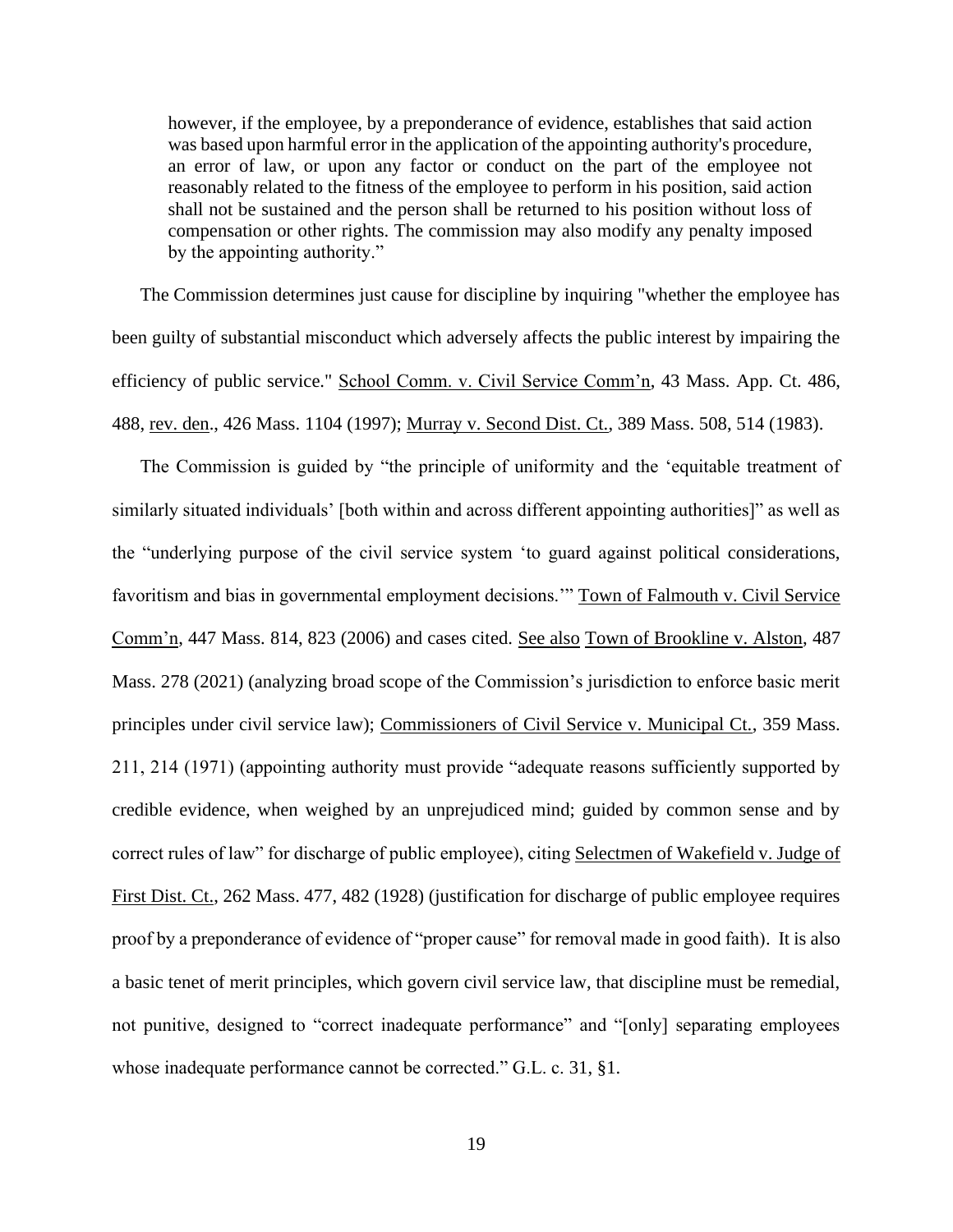Section 43 of G.L. c. 31 also vests the Commission with "considerable discretion" to affirm, vacate or modify discipline but that discretion is "not without bounds" and requires sound explanation for doing so. See, e.g., Police Comm'r v. Civil Service Comm'n, 39 Mass. App. Ct. 594, 600 (1996) ("The power accorded to the commission to modify penalties must not be confused with the power to impose penalties ab initio . . . accorded the appointing authority"). See also Town of Falmouth v. Civil Service Comm'n, 447 Mass. 814, 823 (2006), quoting Watertown v. Arria, 16 Mass. App. Ct. 331, 334 (1983).

The Commission takes into account the special obligations imposed upon police officers, who carry a badge and a gun and all of the authority that accompanies them, and which requires them to comport themselves in an exemplary fashion, especially when it comes to exhibiting self-control and to adhere to the law, both on and off duty. "[P]olice officers voluntarily undertake to adhere to a higher standard of conduct . . . [and] must comport themselves in accordance with the laws that they are sworn to enforce and behave in a manner that brings honor and respect for rather than public distrust of law enforcement . . . . [T]hey implicitly agree that they will not engage in conduct which calls into question their ability and fitness to perform their official responsibilities." Attorney General v. McHatton, 428 Mass. 790, 793-74 (1999) and cases cited. See also Falmouth v. Civil Service Comm'n, 61 Mass. App. Ct. 796, 801-802 (2004); Police Commissioner v. Civil Service Comm'n, 39 Mass. App. Ct. 894, 601-602 (1996); McIsaac v. Civil Service Comm'n, 38 Mass. App. Ct. 473, 475-76 (1995); Police Commissioner v. Civil Service Comm'n, 22 Mass. App. Ct. 364, 371, rev. den. 398 Mass. 1103 (1986) See also Spargo v. Civil Service Comm'n, 50 Mass. App. Ct. 1106 (2000), rev. den., 433 Mass. 1102 (2001).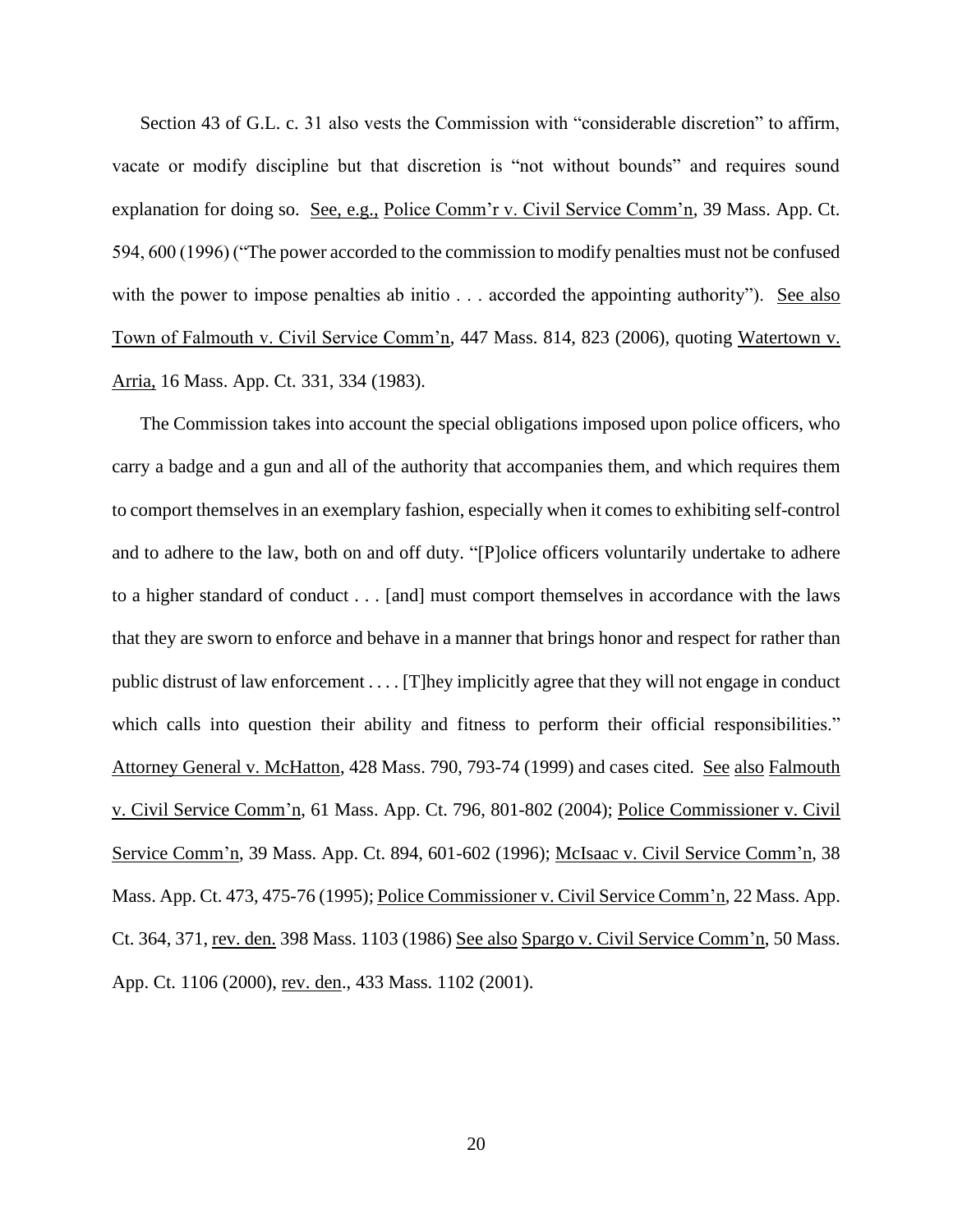### **ANALYSIS**

The preponderance of the evidence established just cause to discharge Officer D'Andrea for substantial misconduct that required the suspension of his LTC and his lawful arrest for domestic violence. His failure to conduct himself in the exemplary manner expected of a police officer after he was confronted with a stressful situation is misconduct that substantially affects the public service. Everett is entitled to conclude that such misconduct cannot be tolerated in a member of the EPD and, under all of the circumstances presented in this case, justifies his discharge under basic merit principles of civil service law.

#### The February 23, 2020 Misconduct

The Commission consistently sustains discipline imposed upon a public safety officer who engages in off-duty violent behavior, especially when it involves domestic abuse, even when the conduct did not result in criminal or civil penalties. See, e.g., Luis v Town of Dartmouth, 34 MCSR xxx (2021) (domestic abuse); Gould v. Town of North Attleborough, 31 MCSR 186 (2018) (domestic abuse); Torres v. City of Chicopee, 30 MCSR 467 (2017); (domestic abuse); Lavery v. Town of North Attleborough, 30 MCSR 373 (2017) (domestic abuse); Robichau v. Town of Middleboro, 24 MCSR 352 (2011) (domestic abuse); Haynes v. City of Somerville, 29 MCSR 525 (2010) (citizen harassment); Andrade v. Town of Hudson, 21 MCSR 73 (2008) (bar fight); Rivers v. Town of Wilmington, 19 MCSR 425 (2000) (bar fight).

The heightened scrutiny that applies to such behavior stems from the exemplary standard to which such officers are expected to hold themselves. An Appointing Authority is entitled to exclude from its police and fire service anyone who either knowingly distorts the truth through lying or whose credibility and trustworthiness is open to question by demonstrated lack of objectivity (to be distinguished from honest mistakes), as neither trait is acceptable behavior in the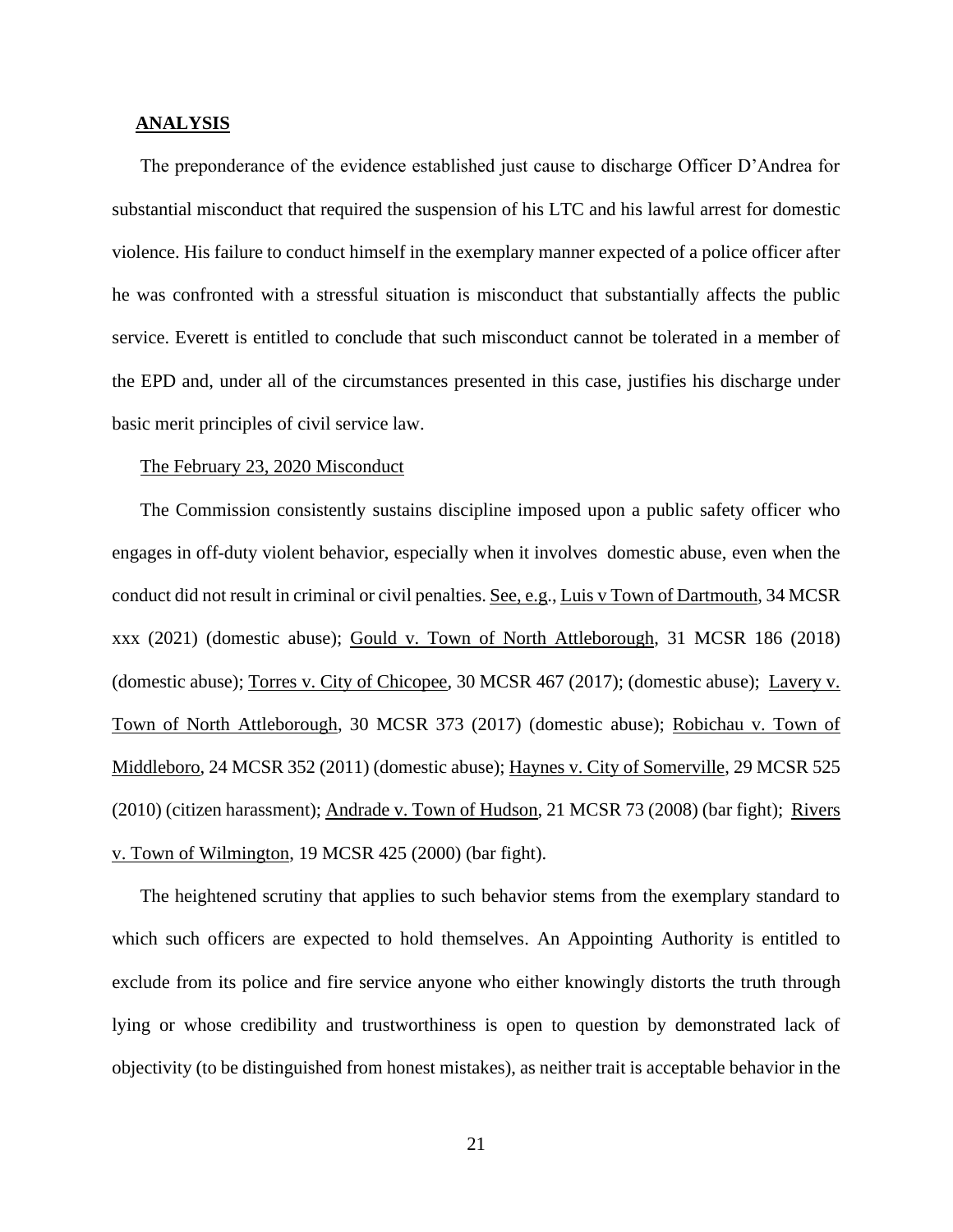public safety profession. See Robichau v. Town of Middleborough, 24 MCSR 352 (2011), citing City of Cambridge v. Civil Service Comm'n., 43 Mass. App. Ct. 300, 303-305, *rev. den*., 428 Mass. 1102 (1997) ("The city was hardly espousing a position devoid of reason when it held that a demonstrated willingness to fudge the truth in exigent circumstances was a doubtful characteristic . . . . It requires no strength of character to speak the truth when it does not hurt.").

After a careful review of the evidence that was presented during the Commission hearing, I conclude that Everett had just cause to terminate Officer D'Andrea based on his conduct during the February 23, 2020 encounter with Ms. A.

First, I do not second-guess Sgt. Fox's on-scene decision to make a mutual arrest of both Officer D'Andrea and Ms. A. The evidence does indicate that Officer D'Andrea presented more indicia at the scene than did Ms. A of the level of violence that occurred between them, but that evidence did not conclusively inform Sgt. Fox which party may have been the primary cause of the injuries to either party. Sgt. Fox conducted a good faith investigation, taking account of the conflicting stories that he was told, and conferred with two superior officers who concurred with his assessment. Based on his training and experience, and his good faith investigation and observations on scene (including the fact that both parties contended that there was video footage to confirm their version of events), Sgt. Fox reached the conclusion that there was probable cause to conclude that both Ms. A and Officer D'Andrea had, at times, used unwanted and aggressive force against the other.

Second, Sgt. Fox's on-scene assessment is confirmed by the video footage, especially the footage of a physical confrontation in front of EPD Police Headquarters. The video is not crystal clear, and may or may not be sufficient to convince a trier of fact of criminal intent "beyond a reasonable doubt", but, after viewing the video multiple times, I am persuaded that I see examples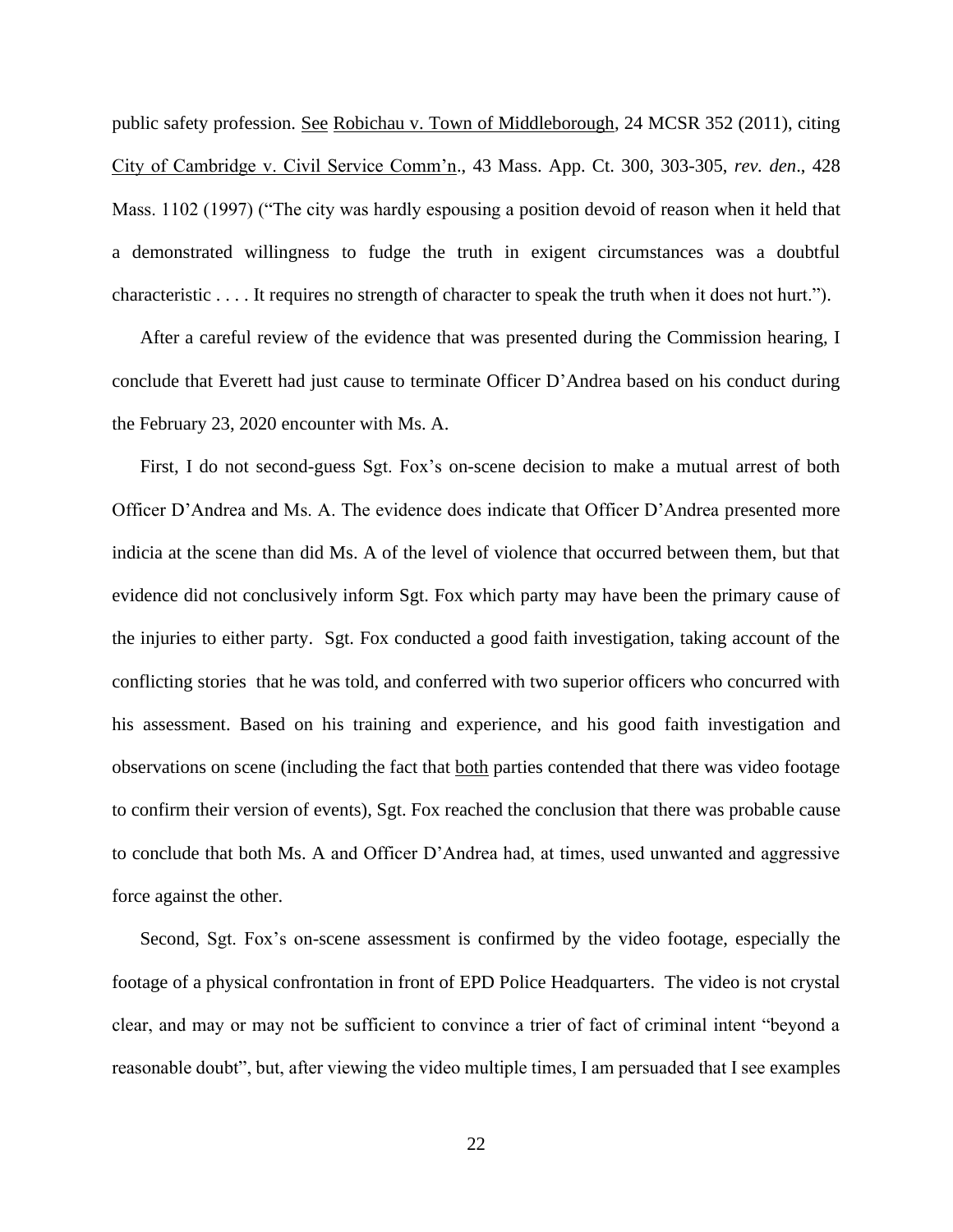of both Ms. A and Officer D'Andrea engaged in what I conclude, by a preponderance of evidence, to be aggressive, not defensive, behavior. The video in the vicinity of the restaurant is less conclusive and I am unable to determine whether Ms. A falls out of the SUV, in whole or in part, as a result of either or both party's negligent or reckless behavior.

Third, I take account of the adverse inference that must be drawn from Officer D'Andrea's failure to testify at the appointing authority hearing. See Town of Falmouth v. Civil Service Comm'n, 447 Mass. 814, 826-27 (2006). The Commission may properly draw such an inference even when the failure to testify is the result of a claim under the privilege of self-incrimination. As stated in Town of Falmouth, 447 Mass. 826-27, *supra*, "where the opposing party . . . has established a case adverse to the party invoking the privilege . . . refusal [of the party involving the privilege] to tell his side of the story before the town administrator [is] ostensibly an integral part of the circumstances found by the commission to have existed when the appointing authority made its decision.'" Id. The adverse inference is particularly appropriate when, as here, it is the dubious behavior of a police officer, who is expected to comport himself in an exemplary manner, that put himself in the position of being unwilling or unable to tell his version of events.<sup>7</sup>

Fourth, Everett is rightly concerned by the repeated lapse of judgment on the part of Officer D'Andrea during the February 23, 2020 encounter. Numerous examples were shown of this clouded behavior by Officer D'Andrea. To begin with, he had just come back to duty after serving a lengthy suspension due to his inattention to duty and was still under orders to perform additional punishment duty for that prior misconduct. Rather than using that suspension as a "teachable moment", he showed that discipline had taught him very little about his obligation to address the

<sup>&</sup>lt;sup>7</sup> I do not overlook the fact that there was probable cause to arrest Ms. A as well and that both Officer D'Andrea and Ms. A exercised the privilege against self-incrimination. I can understand Officer D'Andrea's frustration that Ms. A was not similarly disciplined, but, as a non-public safety employee outside the civil service system, her status falls outside the purview of the civil service system.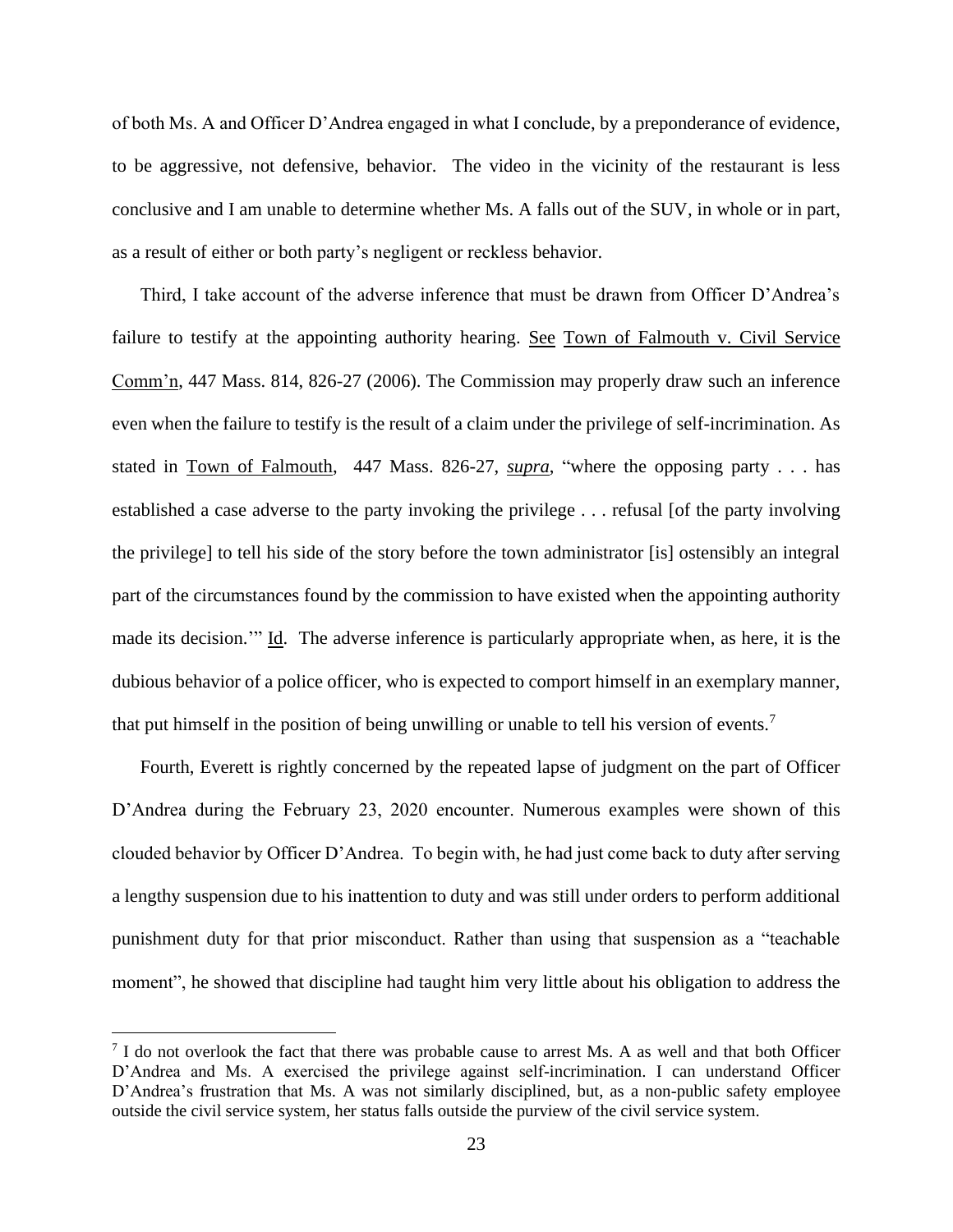EPD's concern that he demonstrate that he could exercise good judgment when faced with a difficult or stressful situation. Officer D'Andea acknowledged that Ms. A began to attack him while he was driving a vehicle on a public way, risking the safety of both of them and, potentially, other motorists and pedestrians as well. The obvious and prudent course of action, especially given his testimony that Ms. A had a history of similar behavior, should have been to immediately pull over and call for assistance before Ms. A exited the SUV and, certainly, immediately after she had done so. Rather, Officer D'Andrea, through his lack of objectivity and impaired judgment, erroneously perceived that he could handle the situation himself, which he most definitely could not and did not do professionally. When he arrived at the EPD Police Headquarters and attempted to leave the SUV to go inside, he compounded his error by, again, deciding that he would handle the situation himself (resorting to fisticuffs), when the prudent course would have been to seek assistance that was immediately available inside the EPD Police Headquarters. Both videos show objective evidence that something was seriously amiss with how Officer D'Andrea handled this situation from beginning to end.

In sum, having engaged in misconduct that resulted in his arrest, compounded by the additional evidence of his lack of objectivity and sound judgment in dealing with the situation in which he found himself, provides ample just cause for the decision to terminate Officer D'Andrea.<sup>8</sup>

<sup>8</sup> Officer Fox also charged Officer D'Andrea with intimidation of a witness, based on the conflicting stories he was told about Ms. A's cell phone being taken from her. While Sgt. Fox may have had probable cause to include that charge based on what he learned at the scene, at the appointing authority hearing, the evidence showed that this additional charge was not supported even under a preponderance of the evidence standard. In particular, Officer D'Andrea had turned over the cell phone to Ms. A before she made the 911 call. It is not disputed that she (not Ms. D) made the 911 call from that phone in Officer D'Andrea's presence, and he waited for the police to arrive. Although Officer D'Andrea created the same problem for himself by failing to testify at the appointing authority hearing, thus, allowing an adverse inference also to be drawn about this intimidation charge, I do not hold that inference conclusive because the evidence persuades me that Officer D'Andrea's version of the cell-phone issue is credible. The fact that the intimidation charge turned out not to be credible, however, does not change my conclusion that Officer D'Andrea's arrest and poor judgment concerning his actions provides just cause for his termination.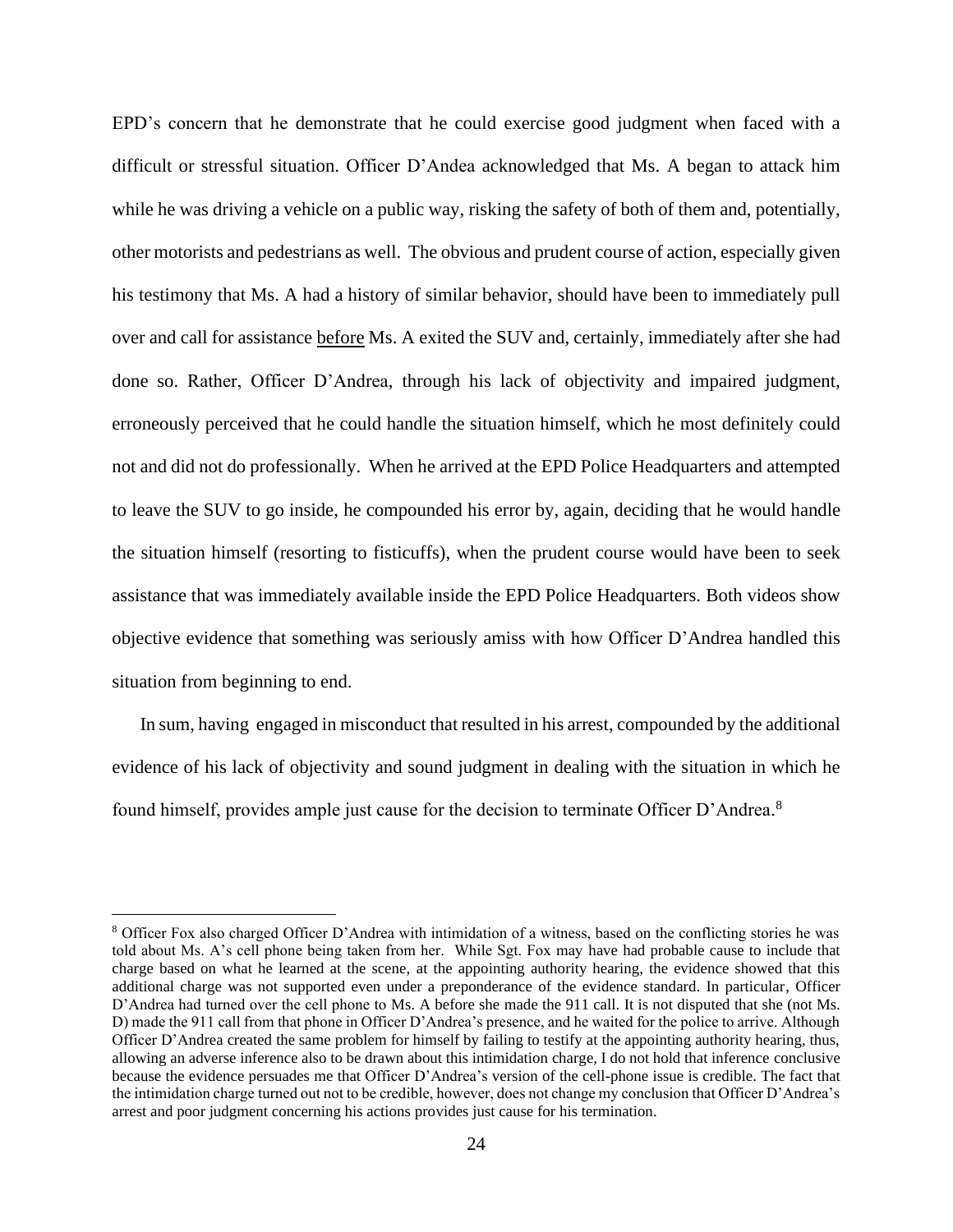## The Last Chance Agreement

The February 23, 2020 encounter stands on its own footing as just cause to terminate Officer D'Andrea under basic merit principles of civil service law. His misconduct on that date, however, was not the first time Officer D'Andrea's poor judgment as a police officer had been called to his attention. He was counseled on multiple occasions about his public conduct that implied a cavalier attitude toward his work and told that he needed to work on "making good decisions about work habits and responsibilities." The most recent lapse of judgment – which Officer D'Andrea himself attributed to personal issues overtaking his devotion to duty – resulted in his acceptance of a lengthy suspension and other discipline, and a LCA (last chance agreement), which he was still in the process of completing as of February 23, 2020.

The Appellant argues that the LCA is unenforceable for various reasons, including: lack of any time limit, failure to provide adequate "warning" before imposing discipline for future offduty (as opposed to on-duty) misconduct, and a claim that the LCA was tainted by the EPD's unlawful surveillance of him in violation of his right of privacy. I do not need to address these arguments as Everett did not rely, nor does the Commission need to rely, on the terms of the LCA (as opposed to the history of discipline of which the LCA was a part) to establish just cause for Officer D'Andrea's termination. Moreover, interpretation of the LCA or its enforcement lies with grievance or a duty of fair representation claim under collective bargaining law.<sup>9</sup>

<sup>9</sup> Although it lies outside the Commission's purview to decide issues governed by collective bargaining, unless the LCA directly conflicts with basic merit principles of civil service law (which is not the contention here), I note that the evidence showed that the LCA was thoroughly negotiated on Officer D'Andrea's behalf by the top officials of his union. I also note that better clarity as to the duration of the agreement and the intended distinction between off-duty and on-duty misconduct might obviate such disputes as arose here in future cases.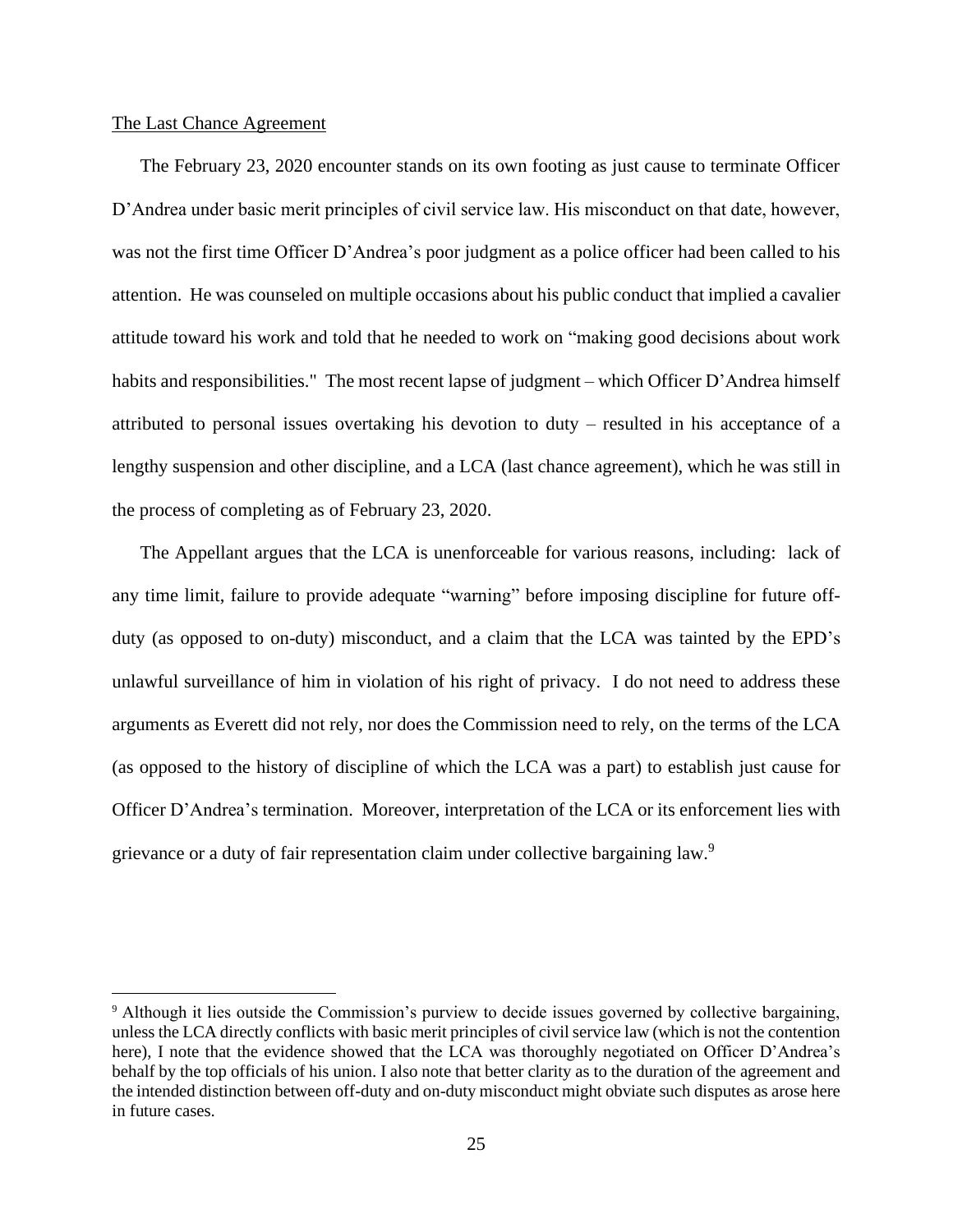#### Modification of the Penalty

As the findings upon which Everett relied differ from those established by the preponderance of the credible evidence before the Commission, I have considered whether the Commission should exercise its discretion to modify the termination to a suspension or other lesser discipline. After carefully considering the record in its entirety, I find no evidence of bias by any of the EPD investigators or decision-makers. I do not find merit in the contention that Officer D'Andrea was treated differently than other officers purportedly similarly situated. In each case the Appellant argues to show disparate treatment, every officer has maintained a clean record since the last discipline imposed. Here, it took Officer D'Andrea less than two days to relapse into his poor behavior. I also am persuaded that, although Officer D'Andrea was not advised to seek out EPD assistance or ordered to obtain professional counseling, that does not change my conclusion that the EPD had just cause to terminate his employment. Such action is certainly encouraged and may possibly be mandated through collective bargaining. Under the circumstances here, however, it does not establish that Officer D'Andrea's termination amounted to disparate treatment under civil service law. Finally, although I disagree with the appointing authority hearing officer that Officer D/Andrea intimidated Ms. A by withholding her cell phone, that limited discrepancy in the findings does not change the ultimate conclusion that the facts found by the Commission at the time the appointing authority made its decision provide just cause for that decision.

#### **CONCLUSION**

For these reasons, the Appellant's appeal under Docket No. D1-20-088 is hereby denied. Civil Service Commission

*/s/ Paul M. Stein* Paul M. Stein Commissioner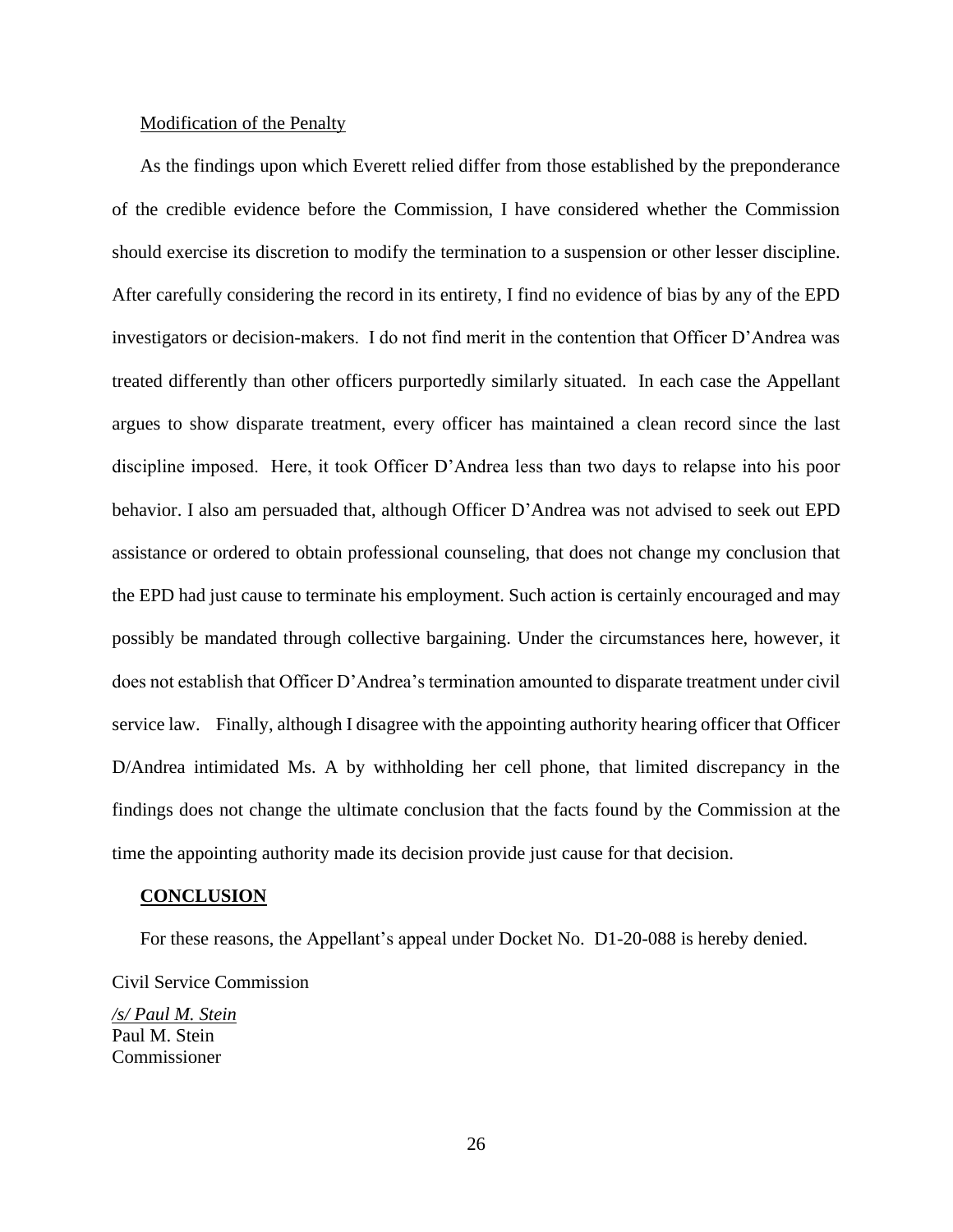# By 4-1 vote of the Civil Service Commission (Bowman, Chair [AYE]; Camuso [NO], Ittleman [AYE], Stein [AYE] and Tivnan [AYE], Commissioners) on August 26, 2021.

Either party may file a motion for reconsideration within ten days of the receipt of this Commission order or decision. Under the pertinent provisions of the Code of Mass. Regulations, 801 CMR 1.01(7)(1), the motion must identify a clerical or mechanical error in this order or decision or a significant factor the Agency or the Presiding Officer may have overlooked in deciding the case. A motion for reconsideration does not toll the statutorily prescribed thirty-day time limit for seeking judicial review of this Commission order or decision.

Under the provisions of G.L c. 31, § 44, any party aggrieved by this Commission order or decision may initiate proceedings for judicial review under G.L. c. 30A, § 14 in the superior court within thirty (30) days after receipt of this order or decision. Commencement of such proceeding shall not, unless specifically ordered by the court, operate as a stay of this Commission order or decision. After initiating proceedings for judicial review in Superior Court, the plaintiff, or his / her attorney, is required to serve a copy of the summons and complaint upon the Boston office of the Attorney General of the Commonwealth, with a copy to the Civil Service Commission, in the time and in the manner prescribed by Mass. R. Civ. P. 4(d)

Notice:

Daniel J. Moynihan, Esq. (for Appellant) Mark A. Russell, Esq. (for Appellant) David C. Jenkins, Esq. (for Respondent Jared M. Collins, Esq. (for Respondent) Colleen M. Mejia, Esq. (for Respondent)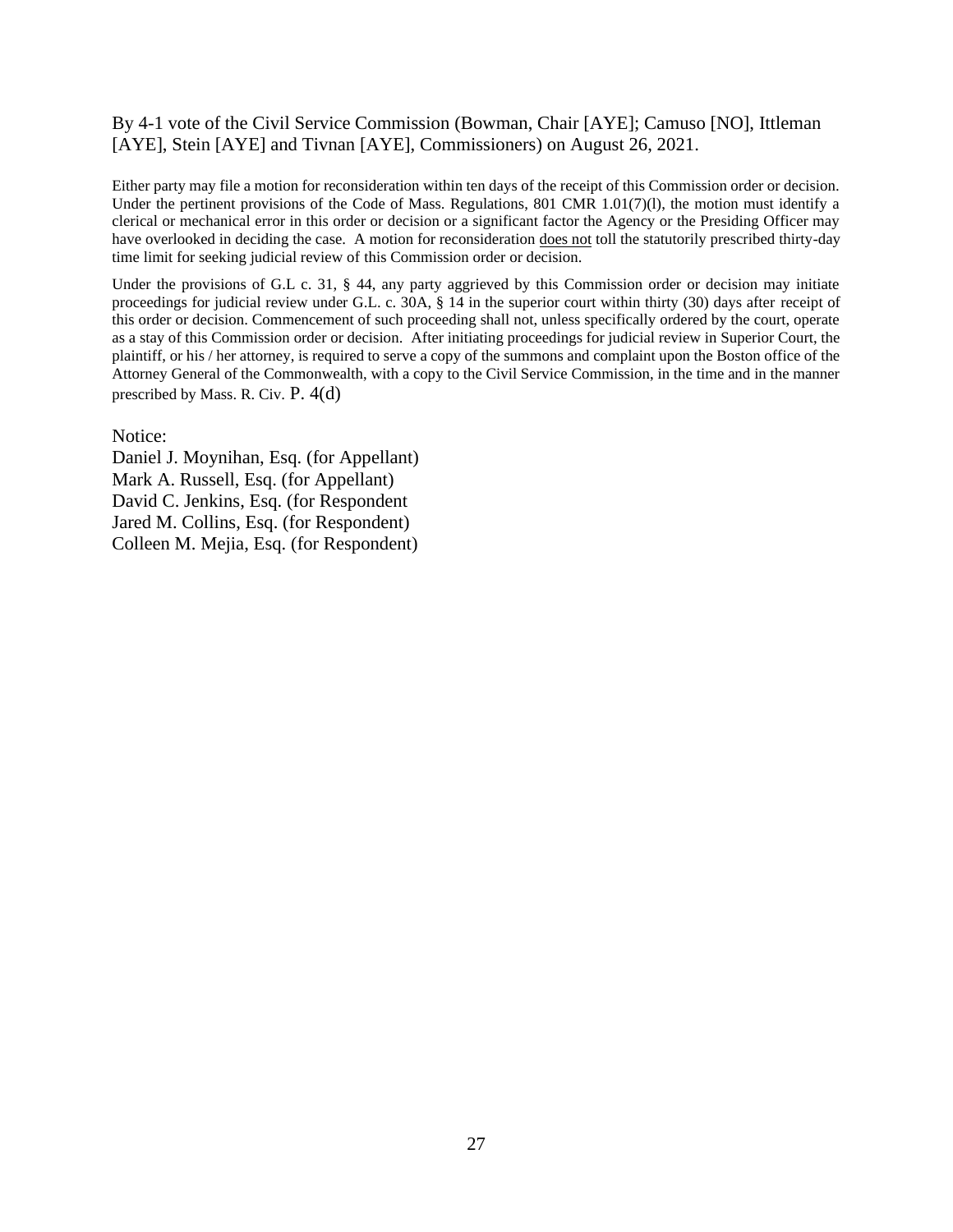## **COMMONWEALTH OF MASSACHUSETTS**

#### **CIVIL SERVICE COMMISSION**

 One Ashburton Place: Room 503 Boston, MA 02108 (617) 979-1900

## **DINO D'ANDREA,**

Appellant

**D1-20-088**

*v*.

# **CITY OF EVERETT**, Respondent

## **DISSENTING OPINION OF COMMISSIONER CAMUSO**

I respectfully dissent. I concur with the majority that the video and other evidence presented showing Officer D'Andrea's actions on the evening in question were out of character for a police officer and troubling to watch at best.

However, I do take issue with the fact that at least one other Everett Police Department Officer (Officer 1) involved in a domestic incident during his probationary period was not terminated, but was directed to counseling and given a second chance, even though he did not enjoy due process rights guaranteed by G.L. c. 31, sections 41-45 (situating him similarly to a tenured officer subject to a last chance agreement). Then, in 2016, he repeated his misconduct, was arrested on multiple charges of domestic violence (including alleged strangulation) and held without bail. Despite this serious misconduct, Officer 1 was given a third chance to remediate himself. While not condoning domestic violence in the least, I am troubled that, here, faced with essentially the same situation and potential for remediation, the appointing authority effectively treated Officer D'Andrea differently and more harshly.